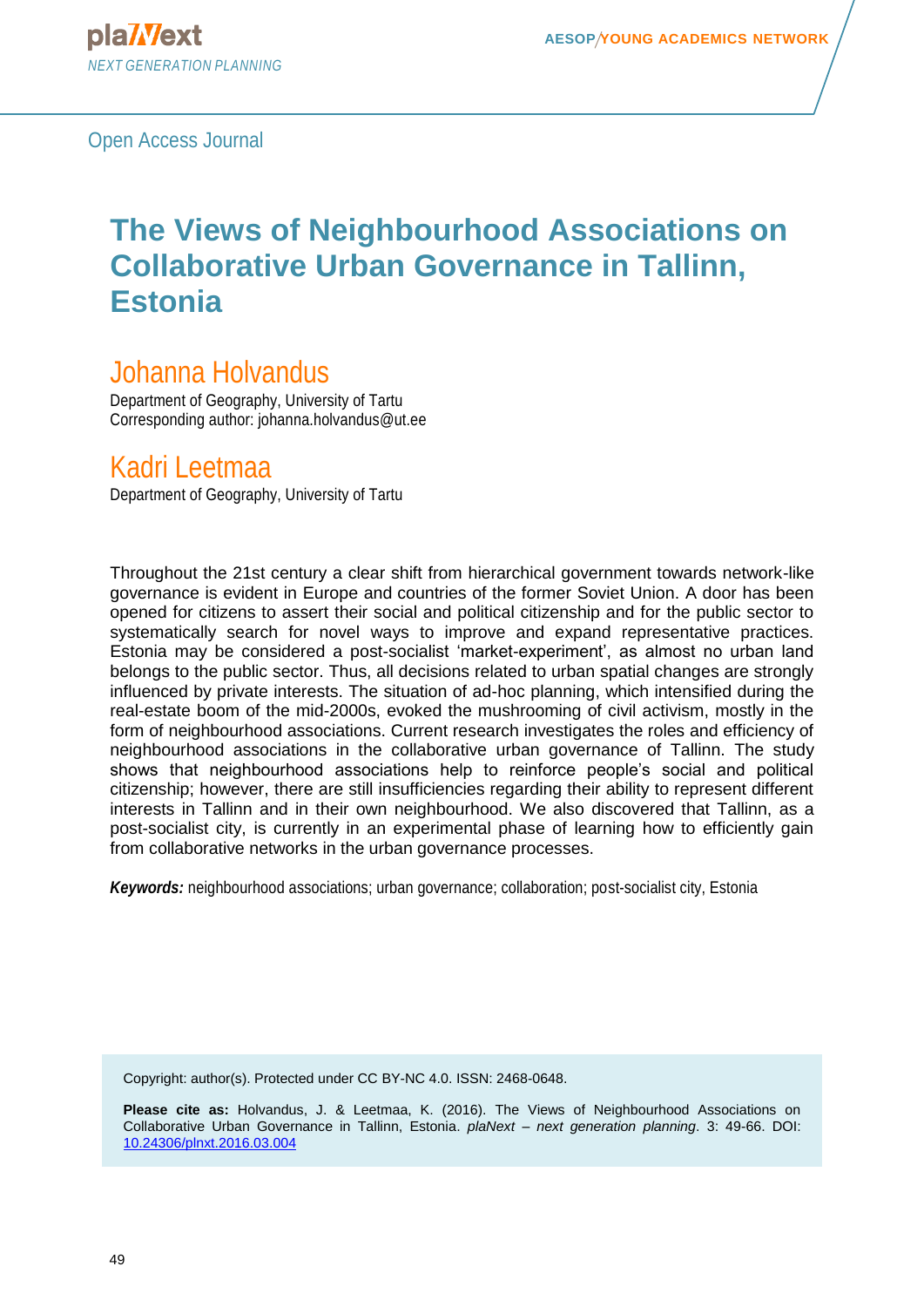#### **Introduction**

Recent years have shown a growing interest in the intersection of social justice and urban diversity and developing innovative approaches to urban governance and planning (Taşan-Kok et al, 2013). Boundaries between public policies, market actors' activities, and the activism of civil society organisations are increasingly becoming restructured towards close cooperation between entities. This is consistent with the wider shift in all governmental levels from hierarchical government models towards horizontal network-like governance practices (Gaventa, 2004; García, 2006; Häikiö, 2007; Martínez, 2011).

In this article we focus on one particular type of entity in urban governance—the neighbourhood association (henceforward NA)—by showing what is and what could potentially be its role in urban governance. NAs as mediators for citizens' voices (Weare et al*,* 2009; Jun and Musso, 2013) aim to reveal public interests and communicate them efficiently to an administrative authority (Ansell and Gash, 2008). Such grassroots initiatives, valuable partners for public bodies, have sometimes been nurtured by specific support mechanisms (Jun and Musso, 2013). As urban spatial changes shape immediate urban environments that citizens experience, it seems that cooperation during urban planning processes is especially important. Therefore, NAs often focus their activism towards sociospatial development related issues like land development and public order in the neighbourhood. It is assumed that a collaborative atmosphere, including a sound cooperation between public bodies, market actors, and citizens' organisations, helps to make sense together through the power of better argument (Healey, 1997). A collaborative atmosphere also increases the democratic legitimacy of sometimes remote and non-transparent decisionmaking processes related to changes in urban environments (Connelly, 2011).

According to Raagmaa and Stead (2014), post-socialist planning systems hitherto contain some relics of hierarchical (top-down) Soviet planning but despite this, all cities in countries formerly under central planning and communist regimes have gone through an enormous change in their planning and urban governance traditions. We study the role of NAs in urban governance in a post-socialist context in Tallinn, the capital city of Estonia. Collaborative governance and urban planning principles, taken as exemplars from the legislation of Western and Northern European countries, were officially incorporated into Estonia's legislation almost two decades ago. Yet, the institutionalisation of these principles—making collaborative governance and urban planning principles take root—has taken more time.

In our article we are focused on two issues. First, we are interested in what can be learned from the experience of Tallinn regarding the role of NAs in urban governance in general. Initial observations of our study showed that the rise of new NAs in Tallinn coincided with the economic boom years of the mid-2000s (Tammaru et al, 2009; Kährik et al, 2012). It was quite evident that the increasing citizen activism served as a response to the period when larger spatial restructuring in urban areas was expected. We explore, through empirical analysis, the roles of NAs in such situations. The results contribute to theoretical debates of urban governance and planning that focus on the roles of various urban actors in situations of remarkable urban spatial transformations.

Second, neighbourhood activism in urban issues is still a relatively new phenomenon in Estonia as well as in other post-socialist countries (compared to older democracies in Europe). We wish to understand how rather normative principles of collaborative urban governance and planning are translated to a post-socialist context. Although the planning legislation and official legal principles for citizens' rights are quite similar in traditional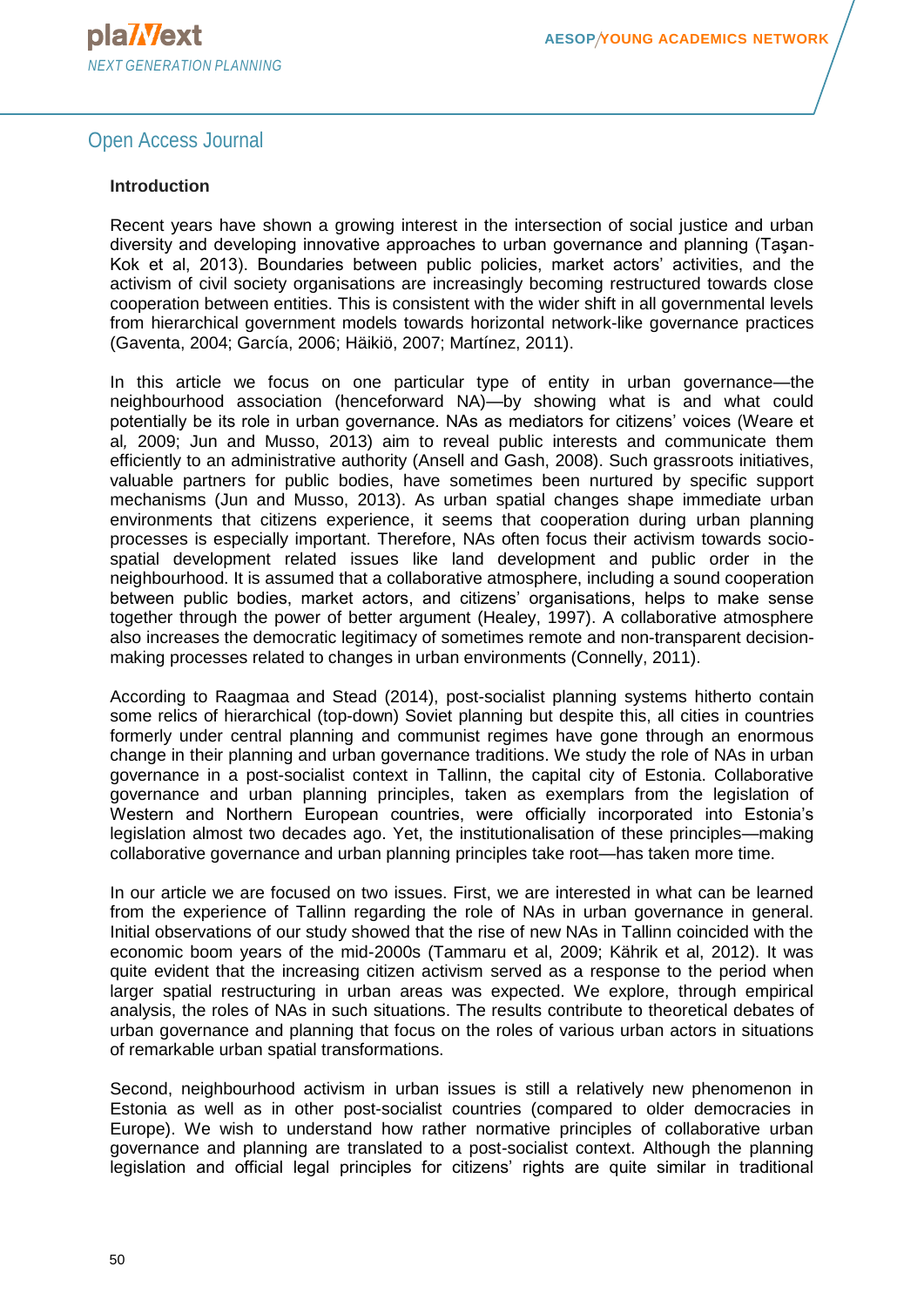

democratic societies and in post-socialist democracies (the legislation is sometimes even adopted verbatim), the wider context for political culture is different. For example, with the ownership reforms of the 1990s, the former full state ownership of urban land and properties was transformed to a full-market situation (Lux et al, 2012). Contemporary Estonia is sometimes considered to be a true 'market-experiment' (Tammaru et al, 2015) in which virtually no urban land is publicly owned. This is not the case in most of the traditional market economy-oriented countries of Europe. In Estonian urban planning, the concurrent phenomenon tends to be ad hoc planning culture dominated by splintered private sector interests in the context of an ultra-liberal economy (Ruoppila, 2007; Leetmaa et al, 2009; Raagmaa and Stead, 2014). In this situation the grassroots reactions seem to be a counterbalance for the weak capacity of the public sector to coordinate the accompanying remarkable spatial effects.

#### **Neighbourhoods and neighbourhoods associations in urban governance**

The discussions on collaborative urban governance and planning have lasted for a long time in literature and include many sub-topics (Healey, 1997; Fainstein, 2000; Innes and Booher, 2004; Ansell and Gash, 2008; Healey, 2015). To understand the role of neighbourhood associations in collaborative urban governance, the 'just city' discussions are relevant and informative. For Fainstein (2000), inclusive, empowered and just city means a situation where the inhabitants not only have a formal say in decision-making processes, for example in planning issues, but they indeed have the opportunity to contribute to the real outcome of their immediate living environment.

The obstacles for an inclusive decision-making process mostly originate from two strands. First, the spatial planning process is frequently characterised by the need to have (technical) expert-level knowledge and skills to be able to effectively influence the physical interventions made in the city or also in one's own neighbourhood. Consequently, the decisions related to urban changes are often distant from the residents and other actors who actually live and work in this environment later on. Individual voices working in isolation are usually unable to survive in this complex environment, but citizens gathering in NAs operating as part of a collaborative team could potentially benefit from each other's professionalism and become accountable partners for professional planners and public bodies as well.

Second, a representative democracy in an urban decision-making process is often not combined sufficiently with other supporting participative democratic mechanisms. Although planning procedures initiated and carried out by government bodies might seem distant and too technical, they possess legitimacy and accountability obtained through constitutional elections (Plotke, 1997; Häikiö, 2007; Davoudi and Cowie, 2013). The issue is how representative practices can be improved and expanded. The challenge for collaborative urban governance is to include more interests and voices without losing democracy (Connelly, 2011). Various forms of citizen input to planning discussions regarding their living environment make the discussions often more complex and less direct (Plotke, 1997), but at the same time these discussions inform public decision-makers about the diverse preferences in a complex urban society. The attention or curiosity the civil organisations take notice of in their immediate surroundings potentially brings about improvement in otherwise uniform public services. In some cases, various citizens groups help to innovate in public service delivery by pointing to the needs of specific population groups or to expectations about how something could be better organised for neighbourhoods (García, 2006; Martínez, 2011). However, neighbourhood representatives often have to very thoroughly defend their inherent democracy and representativeness. For example, they need to demonstrate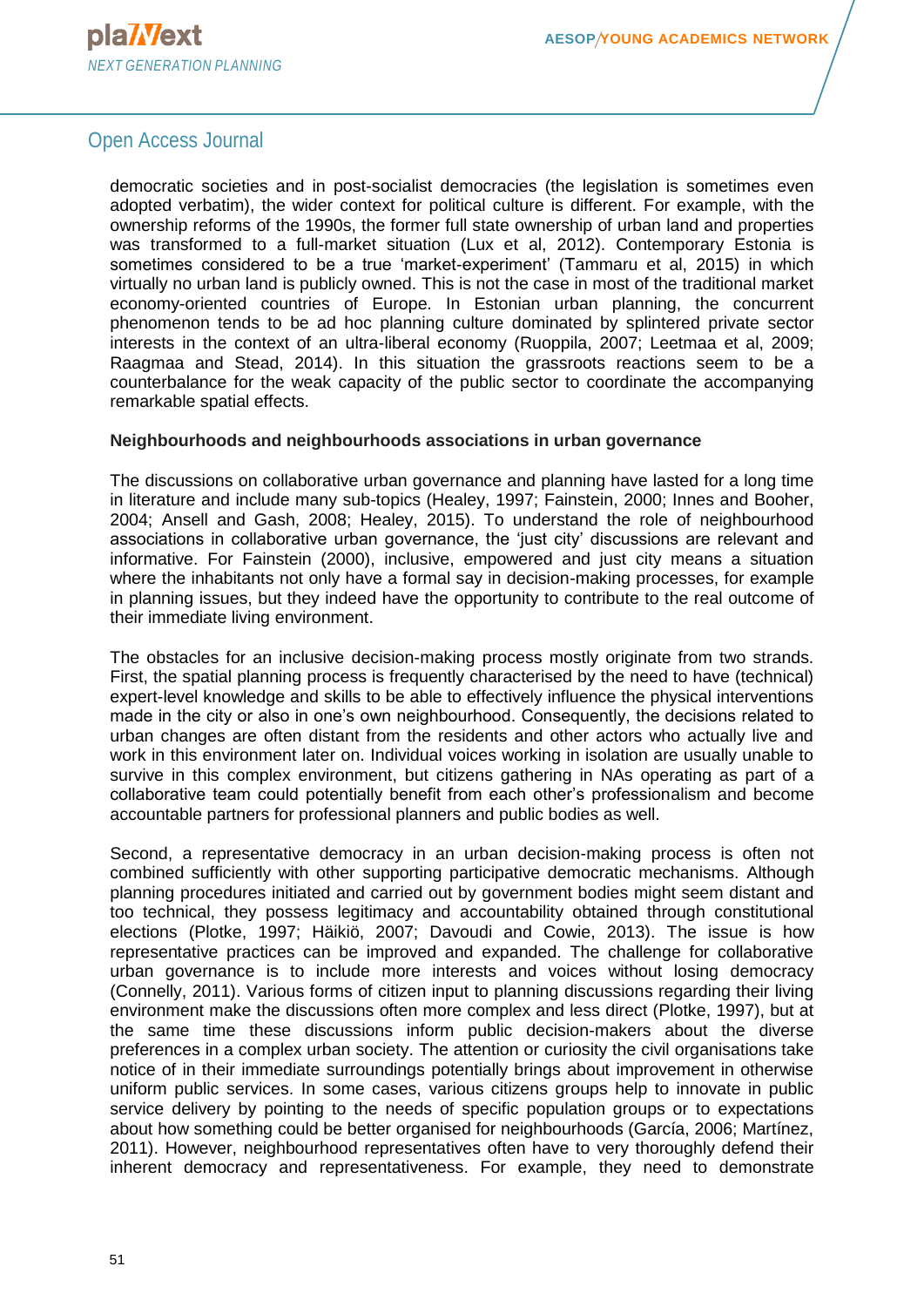

transparently who and what interests they actually represent, because in some cases the NAs only extend representational democracy, excluding vulnerable groups who do not gather in organisations so easily or whose voices are weaker. Furthermore, based on Purdue (2001), community activism tends to rely 'on a network structure and often lacks the clearly defined institutions of power and legitimacy of a political party' (p. 2214). Yet, according to Plotke (1997, p. 24), 'rather than opposing participation to representation, we should try to improve and expand representative practices' for recognising innovative solutions to urban issues and for implementing the 'social and political citizenship' (García, 2006, pp. 748, 750) of urban residents.

Fincher and Iveson (2008) conceptualise social citizenship by tying the goals of urban governance and planning to social aspects of redistribution, recognition, and encounter. They argue that extreme poverty and deprivation also produce extreme exclusion of some population groups from societal life. Redistribution (*ibid*., pp. 23–30) is always tied to spatial decisions—some planning outcomes reduce disadvantages and inequality and others may reinforce it. A diverse set of ambitions, preferences, and endeavours that meet in the contemporary city require actors to increasingly listen to others while preserving a certain curiosity about various voices. Therefore, Fincher and Iveson (2008) differentiate two approaches for recognition—pragmatic and contextual (p. 104). With the pragmatic approach, an affirmative checklist method is used when recognising certain groups, often disregarding embedded differences. The contextual approach, on the other hand, is more of a relational method, where recognition is strongly entwined with the concept of intersectionality (Valentine, 2007). This more sensitive way of recognising different groups takes into account all social roles people may carry simultaneously and acknowledges that the set of voices in a city is dynamic (since new groups may always emerge). Thirdly, Fincher and Iveson (2008) argue that spatial decisions should provide places of encounter (p. 151– 159) for various recognised groups so that people can meet others alike or make contact with the new and different, helping to overcome social distances that threaten contemporary urban life.

To implement political citizenship, an institutional context is needed that acknowledges participative mechanisms side-by-side with representational ones, and also provides respective mechanisms for citizen participation (García, 2006). Furthermore, Gaventa (2004) argues that more empowered forms of participation in local governance can lead to democracy-building and even pro-poor development outcomes. For this reason, it is important to carefully observe 'how the spaces for participatory governance work, for whom, and with what social justice outcomes' (*ibid*., p. 31), meaning whose voices are really heard and whose are excluded (*ibid*., pp. 27, 38).

These discussions are worth reconsidering when making arguments about the role of neighbourhood activism. Regarding the issues of participatory democracy in urban governance, neighbourhoods and their representative bodies are in the centre of discussion in a range of research (Purdue, 2001; Häikiö, 2007; Lowndes and Sullivan, 2008; Connelly, 2011; Häikiö, 2012; Pill and Bailey, 2012). According to Lowndes and Sullivan (2008), a neighbourhood is an appropriate unit for urban governance for many reasons. For example, a neighbourhood contains fewer citizens, thus making direct participation feasible; also, neighbourhoods are expected 'to encapsulate homogenous communities with shared values, beliefs and goals' (*ibid*., p. 57). As such, due to the force of homophily (McPherson et al, 2001; Weare et al, 2009), neighbourhoods bond together certain groups of people based on shared ethnicity, lifestyle, or preferences.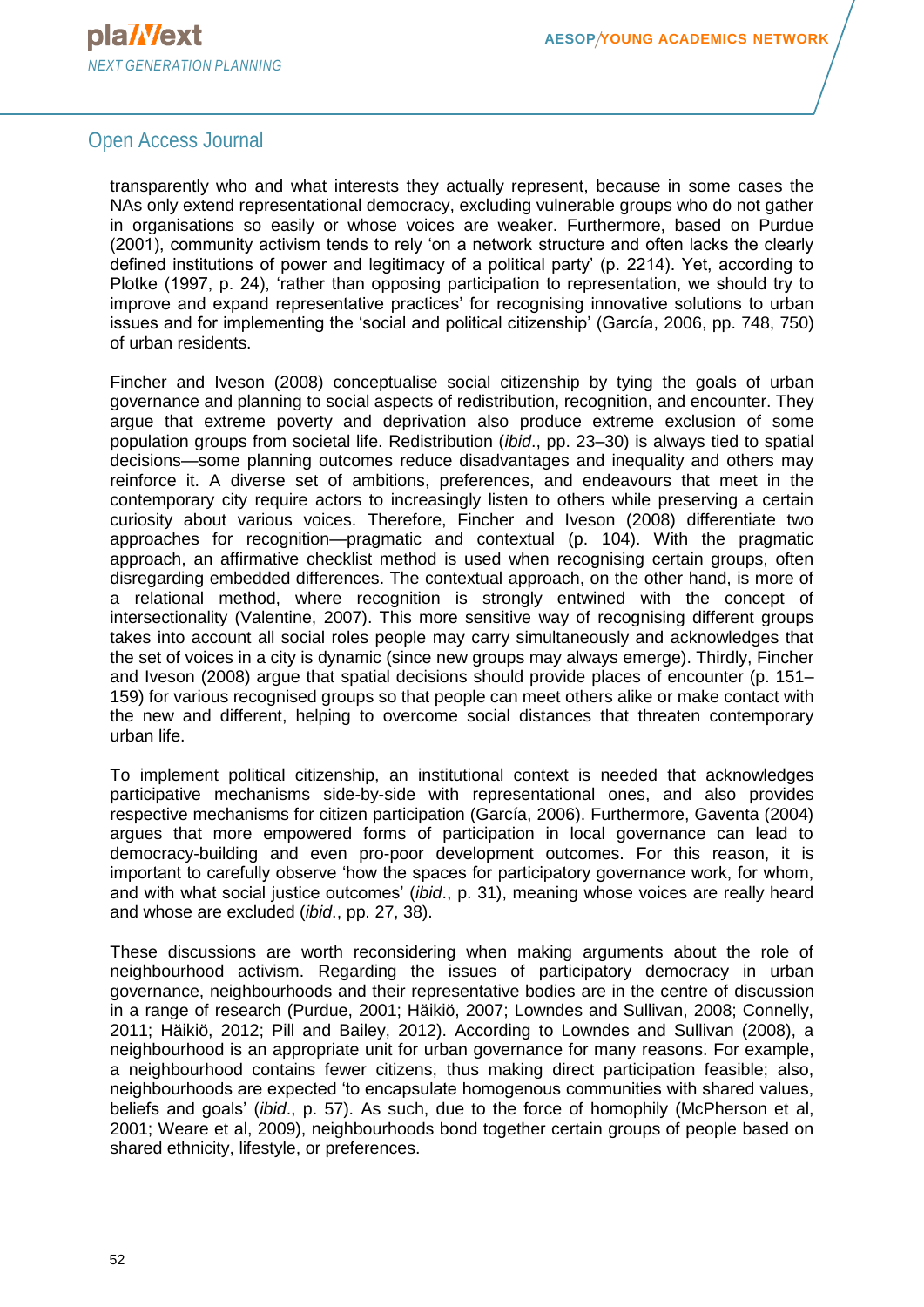

As a counter-argument, there is rich evidence that more and more people in contemporary cities live in diverse rather than in homogeneous neighbourhoods (Holloway et al, 2012). This again raises the question of appropriate representation. When people with very different socio-economic and cultural backgrounds share the living environment, the visions of these groups concerning the neighbourhood's future are not necessarily similar. Furthermore, neighbourhoods are often in transition rather than socially stable in terms of residential mobility. For example, inner-city neighbourhoods undergoing gentrification attract younger, more active, and often economically better established social groups like young entrepreneurs. These citizens have obtained certain socio-economic status and may be more willing to invest their time in neighbourhood development as well (Jun and Musso, 2013). However, if the neighbourhoods are socially diverse, because the 'old' not-so-active residents still live here as well, but the NAs rather deal with topics important for newcomers, the question whether these NAs are able to represent the whole neighbourhood should be addressed.

Gaining legitimacy is a discursive process dependent on context, shared beliefs, and cultural values, which reflect different positions of stakeholders in governance networks (Häikiö, 2007; Häikiö, 2012). We know that the leaders of NAs often aim to represent the collective interests of a neighbourhood (Purdue, 2001). However, the legitimacy of their positions is related to their track record of delivered outcomes or competence in a given issue, and personal charisma and trustworthiness (Connelly, 2011). Therefore, legitimacy is constructed both through formal and informal processes (*ibid.*; Davoudi and Cowie, 2013). Accordingly, all the abovementioned questions about how NAs are able to reinforce local democracy and support social and political citizenship should be posed if the aim is to understand the potential role of neighbourhood associations in urban governance.

#### **Socio-spatial changes and urban governance practices in post-socialist Tallinn**

We study the role of NAs—non-profit organisations driven by citizen initiative and mainly committed to preserving or improving neighbourhood qualities—in a post-socialist European city, Tallinn (approx. 400 000 inhabitants), the capital of Estonia. Much like in other Central and Eastern European countries, the urban planning institution in Estonia has undergone a remarkable transformation in the context of vast socio-spatial changes (Liepa-Zemeša and Hess, 2016). Among other post-socialist European capitals, Tallinn is characterised as a city where social inequalities and the resulting socio-economic segregation have rapidly increased in post-socialist decades (Tammaru et al, 2015).

Tallinn is composed of a mixture of diverse urban districts originating from various historical periods. Half of the city's buildings were demolished in WWII and the remaining historical housing (mostly 1 to 3-storey wooden houses) survived relatively unscathed (Ruoppila, 2007). This is in line with the trajectories of inner cities elsewhere in Central and Eastern Europe (Kovacs et al, 2013), where during the socialist years the pre-War residential quarters were left to decay (Hess and Hiob, 2014). The main efforts and investments of housing policies were directed towards the high-rise panel-housing estates (Kährik and Tammaru, 2010). In the context of severe housing shortages in growing socialist industrial cities, an apartment in a panel-housing district was a sought-after residential solution. Today, approximately 2/3 of the population in Tallinn lives in these housing estates.

Over time, a shift in residential preferences has occurred. The apartments in housing estates gradually have lost their prestige and older inner-city districts have become attractive gentrified places (Kährik et al, 2016). Although the panel-housing areas have maintained a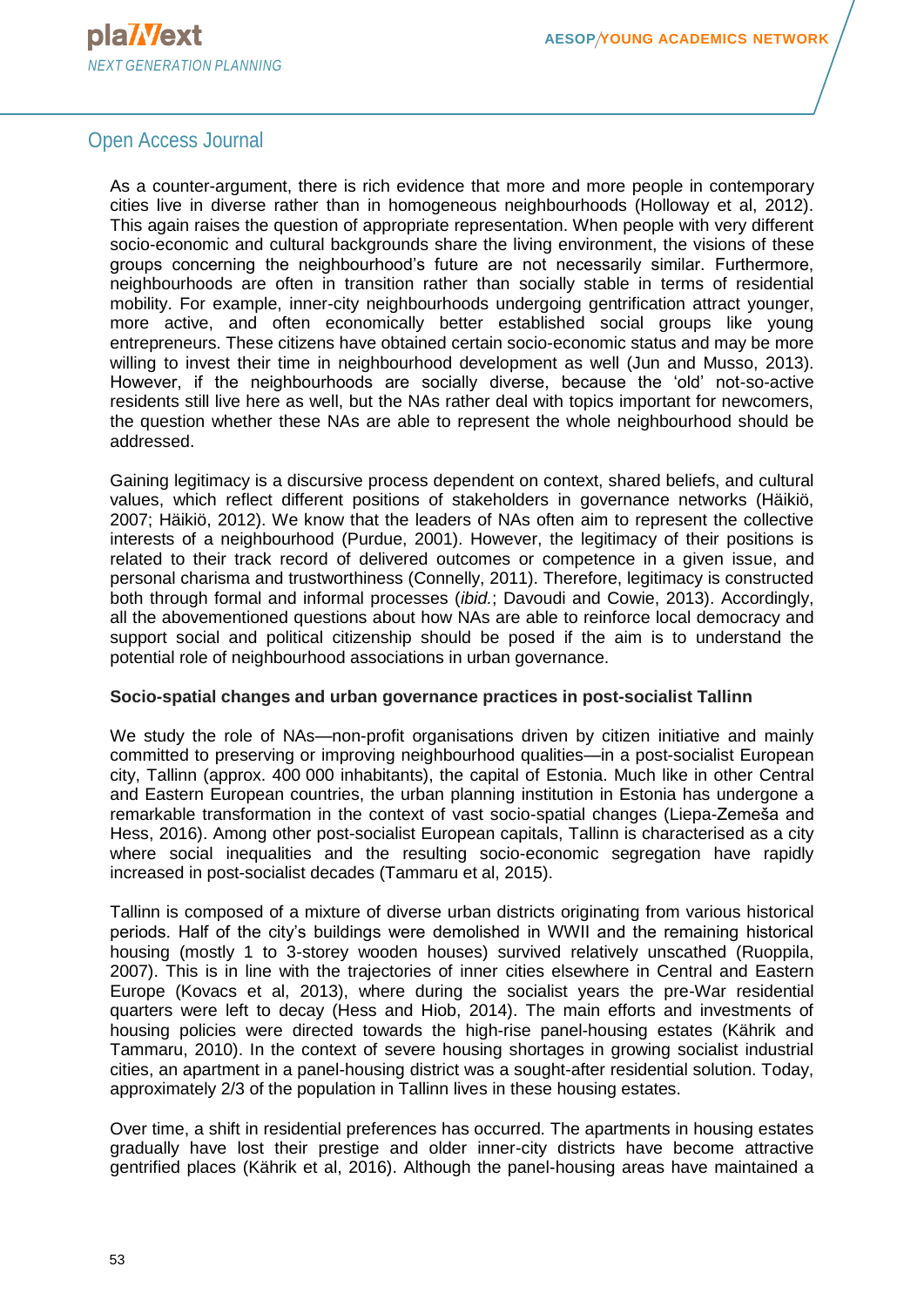

certain mixed socio-economic status (Kährik and Tammaru, 2010; Temelová et al, 2011; Marcińczak et al, 2015), gradual sorting of high social status people from the socialist modernist housing and into suburbs or gentrifying districts is an ongoing reality. The former inner-city districts have transformed into diverse social environments, where both former residents (often less affluent, older, and with industrial worker background) live alongside newcomers (young households, students or specific lifestyle groups who value culturally attractive historical neighbourhoods near the amenities of the city centre). Interestingly, these hot spots of gentrification also offer fertile ground for local activism (Leetmaa et al, 2015b).

In addition, the socio-spatial transformations in Tallinn contain an ethnic component. Slightly less than half of the population of Tallinn is Russian-speakers, or their descendants, who arrived in the country during the Soviet decades. As a result, Tallinn has a dual ethnic character—ethnic Estonians and Russian-speakers live somewhat parallel lives with only limited intergroup communication (Kamenik et al, 2015; Leetmaa et al, 2015a). Russianspeakers, usually skilled-workers with an industrial background, who do not speak Estonian well, have found themselves in a more disadvantaged position in the growing serviceoriented labour market (Leping and Toomet, 2008). They change their place of residence less often and if they do, they have a tendency to select destinations where familiar culture networks exist (Mägi et al, 2016). Estonians, on the other hand, are leaving the panelhousing districts for inner-city neighbourhoods more frequently. Therefore, in panel-housing districts, the proportion of Russian-speakers, which in general is 'less connected' with the labour market and with societal life in general, is relatively higher; similarly, in gentrified districts, the long-term population with a relatively lower social status tends to be the Russian-speaking sub-population. Consequently, the ability to perform one's social and political citizenship is higher among ethnic Estonians in Tallinn as they form the majority of inner-city residents where neighbourhood activism is more visible.

Traditionally, in a European city, significant public resources are invested to prevent the market from dictating spatial and social development (Ruoppila, 2007). There are also significant differences in the role of the welfare state among European countries (Kazepov, 2005), which also applies to planning systems: the welfare-systems of Central and Eastern Europe are typically weak. Raagmaa and Stead (2014) argue that 'spatial planning in Central and Eastern Europe differs from Western and Northern Europe in terms of rapidly changing economic, organisational and political landscapes, lower levels of trust in the role of government, and the position of planning in society' (p. 672). Europeanisation—attempts to apply certain elements of western models of planning—has been recognisable but in comparison to the rapid change of other institutions, the replacement of old planning traditions with new practices has been a somewhat slower process (Raagmaa and Kroon, 2005; Raagmaa and Stead, 2014). An explanation for this delay lies in the fact that urban housing stock and land became almost entirely privatised in the 1990s. Consequently, any (urban) planning action today is greatly influenced by the interests of private owners.

Ruoppila (2007) admits that a generally liberal approach towards urban development prevailed in the 1990s (see also Leetmaa et al, 2009). He argues, however, that from the late 1990s onward, the role of planning has gradually strengthened: purposeful steps were taken to integrate physical planning and real-estate regulations, to increase transparency in planning and city management, to achieve greater involvement of the general public in planning processes, and to promote sustainability. Thus, collaborative practices in urban governance also began to become more common only in the 2000s, suggesting that new urban governance practices require time to get rooted.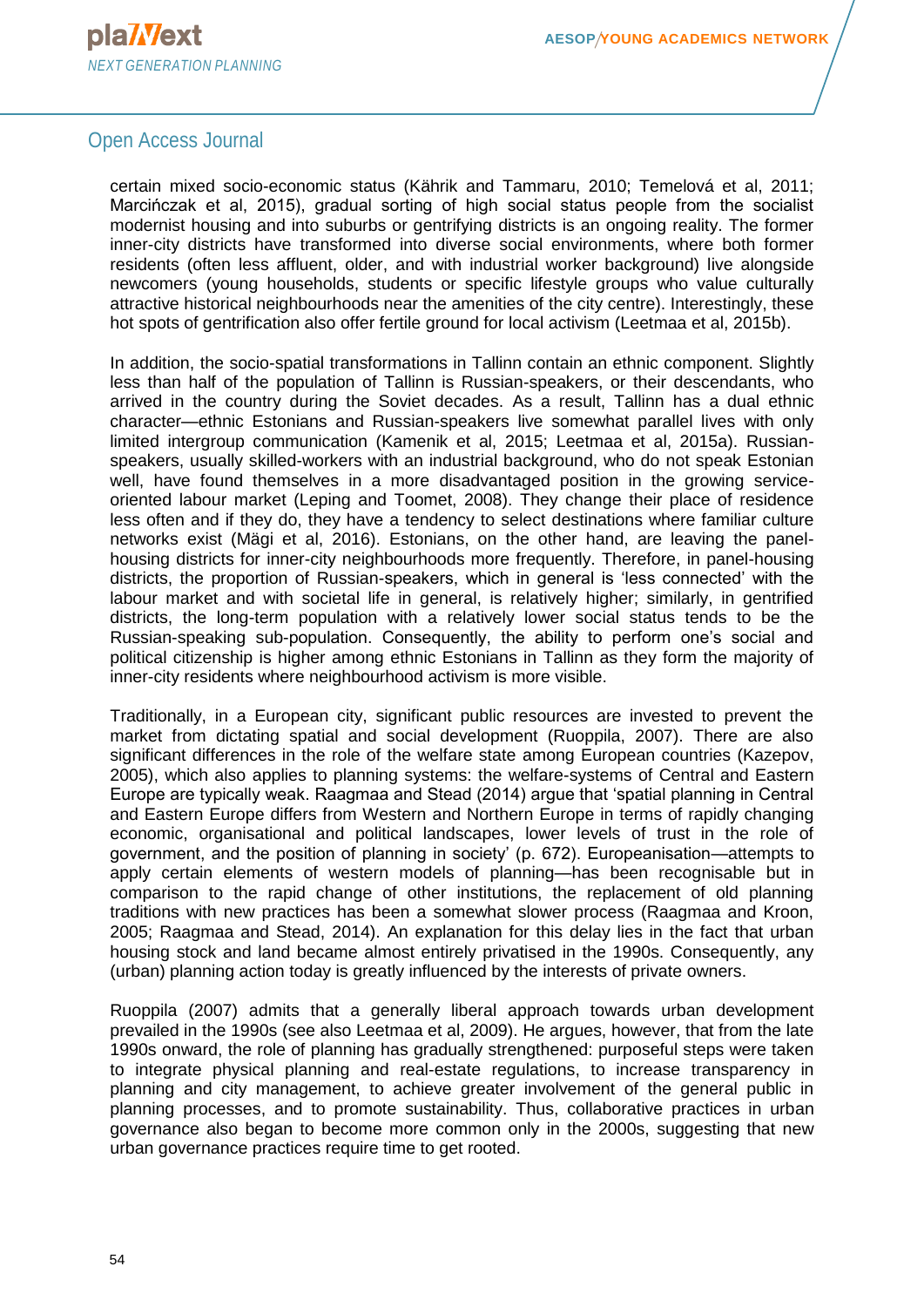An incentive for change in governance practices was also the nascent recovery of the nongovernmental sector. According to Ruutsoo (2002), the 1990s did not contribute much to the emergence of Estonian civil society as the state administration had not yet considered civil society as a resource. This very poor understanding of civil society as a potential state partner resulted in an elitist governance orientation (*ibid*.). Based on Rikmann et al. (2010), the state consciously started to shape the operating environment of the NGO sector in the 2000s. In line with the Estonian Ministry of the Interior<sup>1</sup>, the recognition that citizens' associations need consistent support was achieved, and many state-budget-funded services began to be provided for NGOs, for example counselling, various mentoring and development programmes, project-based-funding, access to research and analyses, etc. This has resulted in the professionalisation of some of the organisations via recognition and stable funding. Yet, at the same time, this professionalisation has increased the threat that pre-existing collaborations exclude those who do not have personal contacts with decisionmakers (*ibid*.), or who just might 'not have the time, the capacity, the know-how, or the political resources to participate' (Davoudi and Cowie, 2013: p. 564; see also Rikmann et al, 2010).

#### *Description of the fieldwork*

There were twenty two NAs in Tallinn as of May 2014. We observed that NAs mostly existed in four city districts<sup>2</sup>—Põhja-Tallinn (Northern Tallinn), Nõmme, Kesklinn (City Centre) and Pirita (see Figure 1)—with the exception of one in Haabersti. Most importantly, we observed that NAs are intrinsic to historical inner-city areas (City Centre and Northern Tallinn) and lowrise pre-WWII districts with single-family houses (Pirita and Nõmme). There were, however, no NAs in city districts with socialist-era panel-housing estates.

Due to the relatively low number of NAs we attempted to interview at least one representative from each. We were able to make contact with fourteen NAs out of a total of twenty-two. We asked for a representative of an NA who would be able to discuss the following issues: how and why the association was founded; what the main activities are; who they represent; and how they perceive the collaborative practices in Tallinn. Based on some background information on the recent activities of the NAs, we are able to say that the remaining eight NAs, which did not respond to our endeavours to meet, were also less active or not yet fully established. Therefore, fourteen qualitative expert interviews with founding members and/or current members of the board of directors of NAs were conducted. We must stress that certain views presented in our results may reflect the views of the representatives of the NAs and not the whole association, not to mention the whole neighbourhood. Therefore, we aimed at being as aware and critical as possible: we fully acknowledged that some views or interests of other active NA members might be left out. We also understand that some presented views might be slightly overcritical, as we have not made a specific survey among other urban actors (developers, public representatives, etc.) to reveal how the latter might perceive the activities and the legitimacy of NAs. However, the leaders of NAs are usually in direct contact with the local government and other stakeholders, thus having enough experience and professional expertise to explain from their point of view the power of neighbourhood activism in the city. Table 1 gives an overview of the NAs, their goals and the métier of the interviewees.

 $\overline{a}$ 

<sup>1</sup> Civil Society Development Plan 2011-2014, 2011.

<sup>2</sup> Districts are official administrative units in the city of Tallinn containing several neighbourhoods.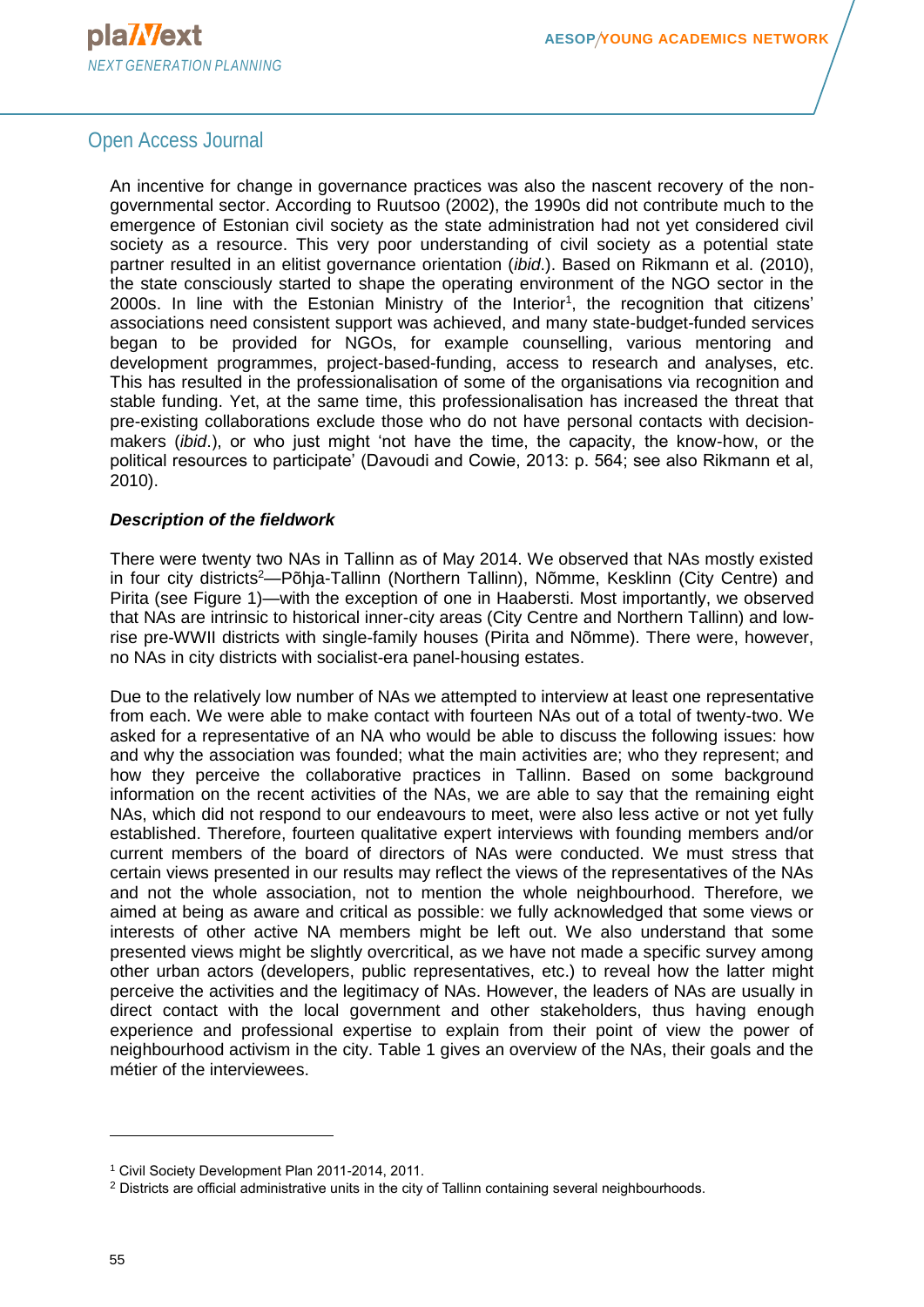



**Figure 1.** City districts of Tallinn and the location of NAs as of May 2014. Elaboration of the authors; NA locations based on Pehk and Ait, 2014.

The interviews were conducted between February and May 2014. The lengths of the interviews varied from forty-one minutes to one hour and twenty-two minutes. After the first round of analysis we lacked sufficient understanding of why neighbourhood activism is less frequent in panel-housing districts and among Russian-speakers. We therefore conducted an additional interview in June 2015 with the representative of the Lasnaidea initiative (thus, in total we carried out fifteen interviews, see Table 1).

The main interview questions addressed issues of representation, the interest groups in the neighbourhood, the level of competence of various stakeholders, and the overall situation of collaboration in urban governance and planning. Although we followed a semi-structured interview guide, we included additional issues that arose spontaneously during the interview. The empirical analysis followed the principles of directed content analysis (Hsieh and Shannon, 2005), meaning that the main codes for analysis were drawn from theory. Some coding examples include representation; interest groups in planning and urban governance; and incentive for collaboration. This was supplemented by open coding, meaning codes were also derived from data and the researcher's knowledge of context: the leaders of NA; neighbourhood activities; and concerns and evaluations regarding collaborative practices. The main results—the emergent pattern of NAs, who they represent, and what are their roles in Tallinn's urban governance—are presented in the following section.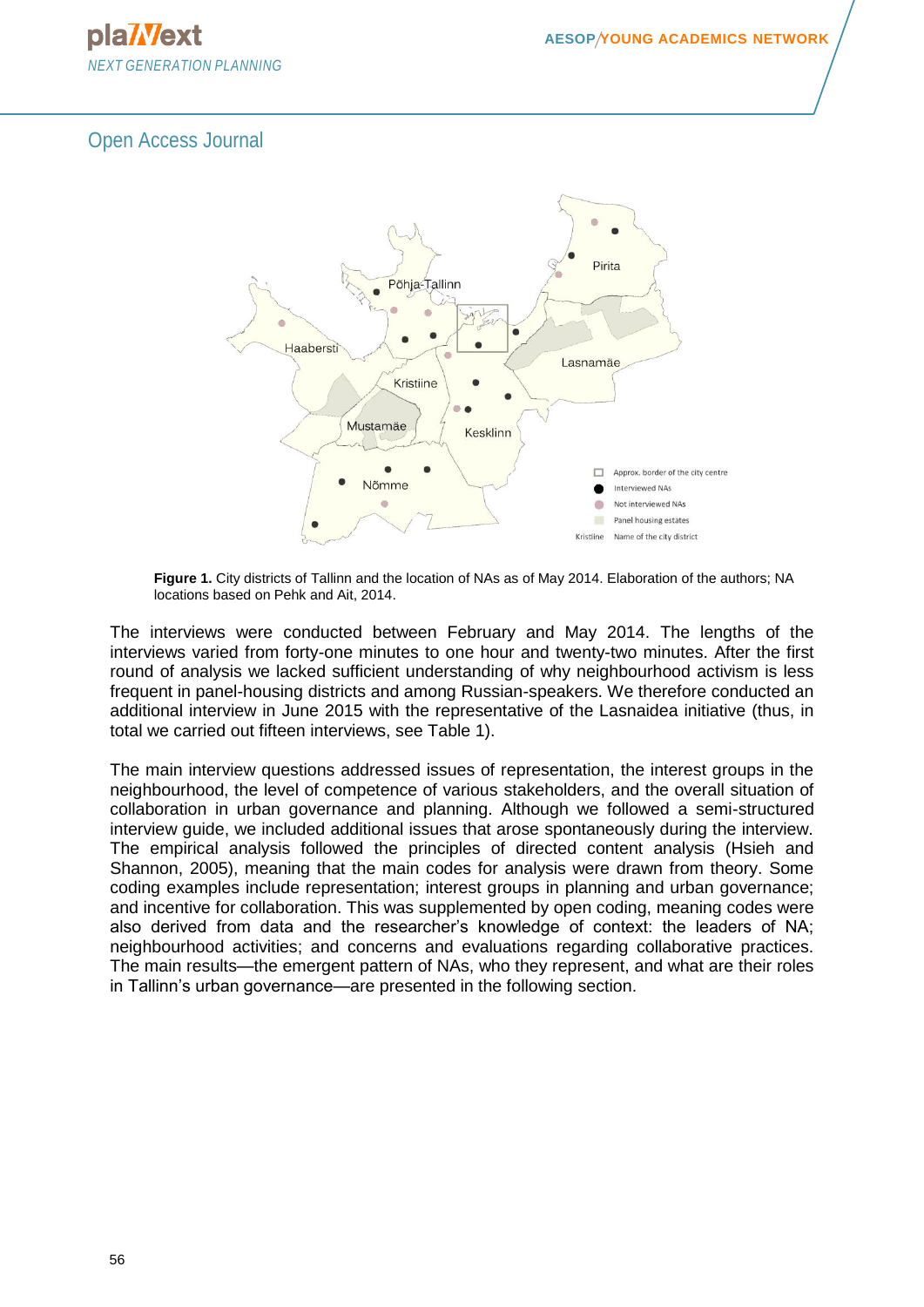| NAs name /<br>Neighbourhood(s)                                             | Goals of NA (in the neighbourhood)                                                                                                                                                      | <b>Profile of interviewee</b>                                                                                                                                                                               | Date    |
|----------------------------------------------------------------------------|-----------------------------------------------------------------------------------------------------------------------------------------------------------------------------------------|-------------------------------------------------------------------------------------------------------------------------------------------------------------------------------------------------------------|---------|
| 1. Telliskivi (est. 2009)/<br>Kalamaja, Pelgulinn                          | Preservation of milieu and the environment,<br>living environment development, assembling<br>the residents, promoting social networking                                                 | Advertising designer                                                                                                                                                                                        | 02/2014 |
| 2. Professors' Village<br>(2009)<br>Kopli                                  | Defending the cultural heritage, preservation<br>of milieu and the environment, living<br>environment development, assembling the<br>residents, promoting social networking             | 3 interviewees:<br>Stay at home mother, degree in<br>preservation of cultural heritage;<br>human resources manager and<br>specialist, green movement<br>activist:<br>university researcher of<br>combustion | 02/2014 |
| 3. Pelgulinna (1992)/<br>Pelgulinn                                         | Social networking between the elderly,<br>preservation of milieu, living environment<br>development, public order                                                                       | Freelance prop manager, artist<br>assistant, retired                                                                                                                                                        | 02/2014 |
| 4. Creative Nõmme<br>(2011)/Union of various<br>neighbourhoods in<br>Nõmme | Preservation of milieu, maintaining social<br>infrastructure, living environment<br>development, promoting social networking                                                            | Accounting, member of electoral<br>alliance "Free Tallinn Citizen"                                                                                                                                          | 03/2014 |
| 5. Uus Maailm (2006)/<br><b>New World</b>                                  | Preservation of milieu and cultural heritage,<br>living environment development, promoting<br>social networking                                                                         | Project manager, degree in city<br>management                                                                                                                                                               | 03/2014 |
| 6. Pirita (2005)/Pirita                                                    | Preservation of milieu, promoting social<br>networking, defending common interests of<br>the community, development of the living<br>environment, maintaining social<br>infrastructure. | Degree in real estate<br>development                                                                                                                                                                        | 03/2014 |
| 7. Vanalinna (2010)/<br><b>Old Town</b>                                    | Public order, living environment<br>development                                                                                                                                         | Architect                                                                                                                                                                                                   | 03/2014 |
| 8. Kadrioru (2010)/<br>Kadriorg                                            | Preservation of milieu and cultural heritage,<br>living environment development, promoting<br>social networking                                                                         | Entrepreneur                                                                                                                                                                                                | 03/2014 |
| 9. Juhkentali (2013)/<br>Juhkentali                                        | Assembly of the residents promoting social<br>life, defending common interests of the<br>community                                                                                      | Lawyer, member of electoral<br>alliance "Free Tallinn Citizen"                                                                                                                                              | 04/2014 |
| 10. Mähe (2007)/Mähe                                                       | Preservation of milieu, promoting social life,<br>defending common interests of the<br>community, living environment development,<br>public order                                       | Official of Planning and Land<br>Authority, degree in city<br>management; member of<br>electoral alliance "Free Tallinn<br>Citizen"                                                                         | 04/2014 |
| 11. Liiva Village (2011)/<br>Liiva                                         | Assembly of the residents, promoting social<br>life, defending common interests of the<br>community, living environment development,<br>public order                                    | Nõmme district government<br>council member, degree in<br>business studies; member of<br>political party IRL                                                                                                | 04/2014 |
| 12. Luite (2012)/<br>Luite                                                 | Assembly of the residents, defending<br>common interests of the community, living<br>environment development                                                                            | Property management                                                                                                                                                                                         | 04/2014 |
| 13. Möldre Road (2009)/<br>Pääsküla                                        | Living environment development, social<br>networking                                                                                                                                    | Information security expert                                                                                                                                                                                 | 05/2014 |
| 14. Nõmme's Way (1999)/<br>Vana-Mustamäe                                   | Preservation of milieu and the living<br>environment, protecting of cultural and<br>natural values, helping to create human<br>friendly city environment                                | Journalist, retired; member of<br>another NA within the Nõmme<br>district                                                                                                                                   | 05/2014 |
| 15. Lasnaidea (2015)/<br>Various Lasnamäe<br>neighbourhoods                | Activate residents of panel-housing areas,<br>create possibilities for civil activism,<br>informing of civil activism in the area,<br>arowing interest in planning activity             | Master's student of urban<br>studies                                                                                                                                                                        | 06/2014 |

growing interest in planning activity

#### **Table 1.** Overview of the NAs and their representatives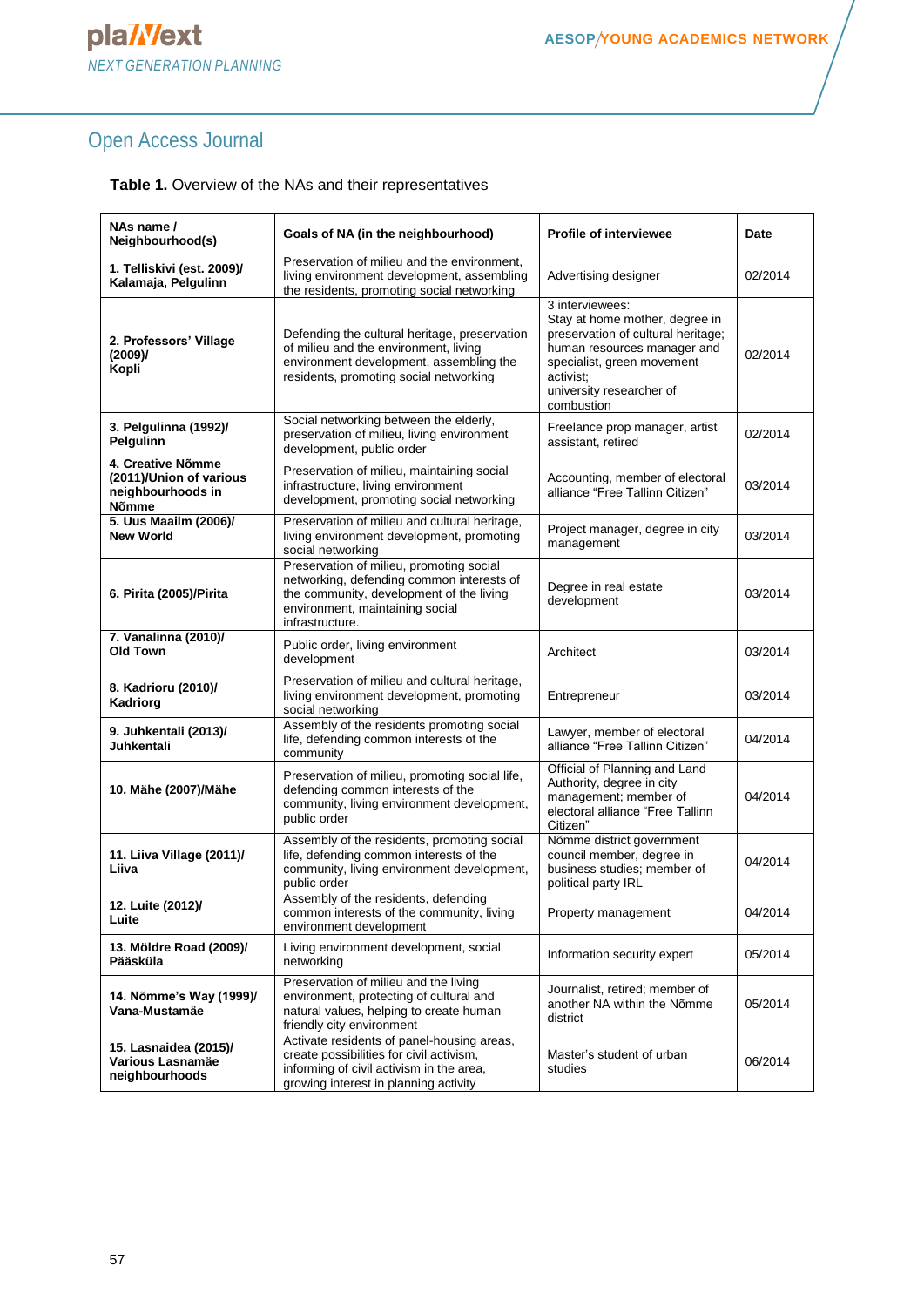#### **Observations from the fieldwork**

#### *The Mosaic of NAs*

Altogether an interesting set of NAs was obtained, reflecting the four mentioned districts of Tallinn quite well. For example, there are five rather different NAs within Northern Tallinn, where some neighbourhoods are experiencing a fast residential and commercial gentrification process while others still have a derelict industrial nature with shabby housing. The reasons why a certain NA was founded and the focus they have taken vary. Some were founded to tackle everyday problems like parking, transportation, or neighbourhood security. Others confronted larger issues that influence an entire neighbourhood or district, such as road construction. In some cases, the motivation for founding was specific local identity (see Table 1). Today, in the situation where pressure from the real estate sector has been remarkable since the mid-2000s, all the associations have focused their activities on maintaining and improving the living environment and creating strong networks of neighbourhood activists mainly inside but also across different neighbourhoods as well as city districts, for example the Urban Idea initiative<sup>3</sup>.

The NAs in Tallinn reflect the overall resident profile of the neighbourhood they are based in quite well. For example, the Telliskivi and Uus Maailm associations are based in inner-city neighbourhoods that are undergoing fast gentrification and the NA members present a rather good cross-section of newcomers, who tend to be younger, higher educated, and with bohemian urban lifestyles. In addition, Tallinn's inner city, with lots of green space, provides possibilities to follow a certain 'semi-rural' lifestyle (Kährik et al, 2016) while living near the city centre. In comparison a more stable resident profile—households that have lived here for generations—emerges in the Nõmme district, which has historically been a home for intellectuals and more affluent citizens. Nõmme is a garden city-style district that is characterised by large, old villa-like houses. Here there are NAs that were founded at the beginning of the  $20<sup>th</sup>$  century and reinstated in the 1990s, like Nõmme's Way, whose members' represent the traditional model of Nõmme, whereas Möldre Road on the outskirts of the Nõmme district unites mostly young families. An overview of all neighbourhoods and their characteristics is given in Table 2 below.

 $\overline{a}$ 

<sup>3</sup> Urban Idea is an initiative that aims at networking all the NAs of Tallinn. See: http://www.linnaidee.ee/en/content/news.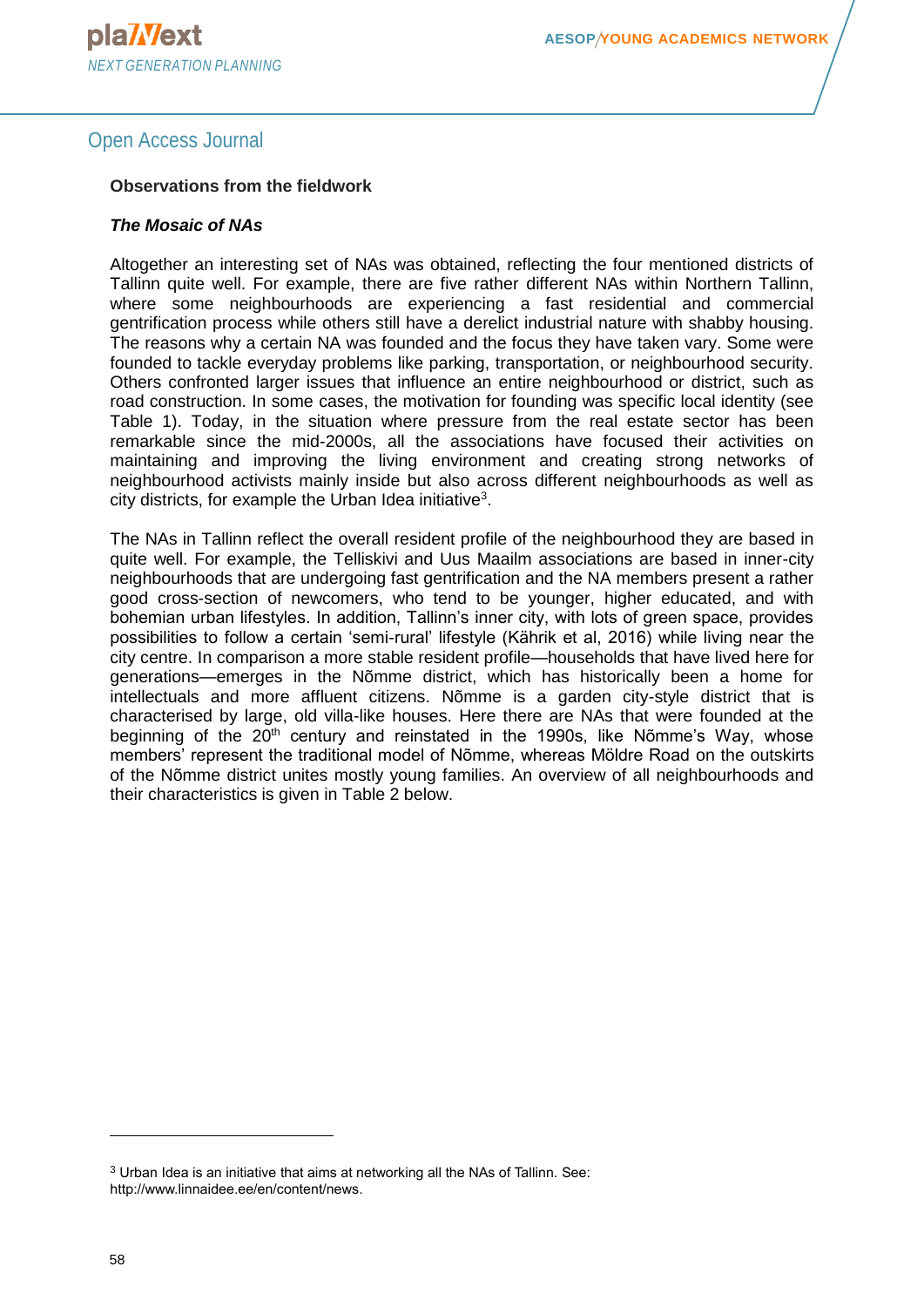| Name of neighbourhood<br>and city district                                  | Neighbourhood<br>characteristics                                                          | Neighbourhood residents'<br>characteristics                                                                                                                                              |  |
|-----------------------------------------------------------------------------|-------------------------------------------------------------------------------------------|------------------------------------------------------------------------------------------------------------------------------------------------------------------------------------------|--|
| Kalamaja, Põhja-Tallinn<br>Pelgulinn, Põhja-Tallinn<br>Kopli, Põhja-Tallinn | Inner-city wooden housing areas built<br>for industrial workers, gentrifying.             | Young families, elderly, Russian-speaking<br>long-term residents; higher education and<br>socio-economic status, hipsters, skilled<br>workers; private owners and tenants;<br>Estonians. |  |
| Uus Maailm, Kesklinn                                                        | Inner-city wooden housing area built<br>for industrial workers, gentrifying.              | Young families, hipsters, elderly; higher<br>education and socio-economic status;<br>private owners and tenants; Estonians.                                                              |  |
| Kadriorg, Kesklinn                                                          | Inner-city wooden housing area, villa-<br>like 1-3-storey wooden houses,<br>gentrified.   | Middle-aged families with higher social<br>status, higher income, private owners;<br>Estonians.                                                                                          |  |
| Juhkentali, Kesklinn<br>Luite, Kesklinn                                     | Inner-city area with small houses<br>and/or 3-5-storey apartment buildings,<br>mixed use. | Middle-class to higher income families,<br>private owners and tenants; Estonians.                                                                                                        |  |
| Vanalinn, Kesklinn                                                          | Old Medieval town of Tallinn.                                                             | Higher income, higher education, private<br>owners; different ethnic groups (Estonians,<br>Russians, Finns, English-speakers).                                                           |  |
| Vana-Mustamäe, Nõmme<br>Union of various<br>neighbourhoods, Nõmme           | Villas and houses with large plots,<br>large green areas.                                 | Families with higher social status, e.g.<br>university professors, long-term residents;<br>Estonians.                                                                                    |  |
| Liiva, Nõmme<br>Pääsküla, Nõmme                                             | Houses with large plots and/or terraced<br>houses, large green areas.                     | Young middle-class to higher income<br>families, house/apartment owners;<br>Estonians and some Russian-speakers.                                                                         |  |
| Pirita, Pirita<br>Mähe, Pirita                                              | Houses with large plots and/or terraced<br>houses, large green areas.                     | Young middle-class to higher income<br>families, house/apartment owners;<br>Estonians and some Russian-speakers.                                                                         |  |
| Lasnamäe, Lasnamäe                                                          | Panel-housing estate.                                                                     | Mixed population; young middle class<br>families to long-term residents, Estonians<br>and Russian-speakers, ethnic Russians;<br>skilled workers.                                         |  |

**Table 2.** Overview of the neighbourhoods and their residents' characteristics.

#### *Whose voice, whose interest?*

According to all of the interviewees, the NAs regard themselves as representatives of local public interest, which is strongly entwined with the legitimacy issue (Plotke, 1997; Purdue, 2001; Häikiö, 2007; Connelly, 2011). The NAs deal with questions such as what their legitimacy stems from, whom they really represent, and what their inherent democracy stands for daily. We observed that NAs believe to have done much already by, for example, holding community meetings where the legitimacy questions are discussed. Consensus regarding these issues, at least among the NAs, has been obtained (Pehk and Ait, 2014). Thus, NAs in Tallinn have come to an understanding that if they do not know how the residents who are not members feel about a certain topic, they might not have the right to say that the association still represents them. Consequently, an important role the NAs have chosen to play in the local community is to be the mediators of information, which helps them to keep contacts with diverse social groups. An interviewee discusses their role as follows:

The association is like a platform, an information field that allows people to bring forth different ideas. We represent this area and all residents living here purely because our activity is public, transparent, inclusive of as many residents as possible. Of course everybody cannot be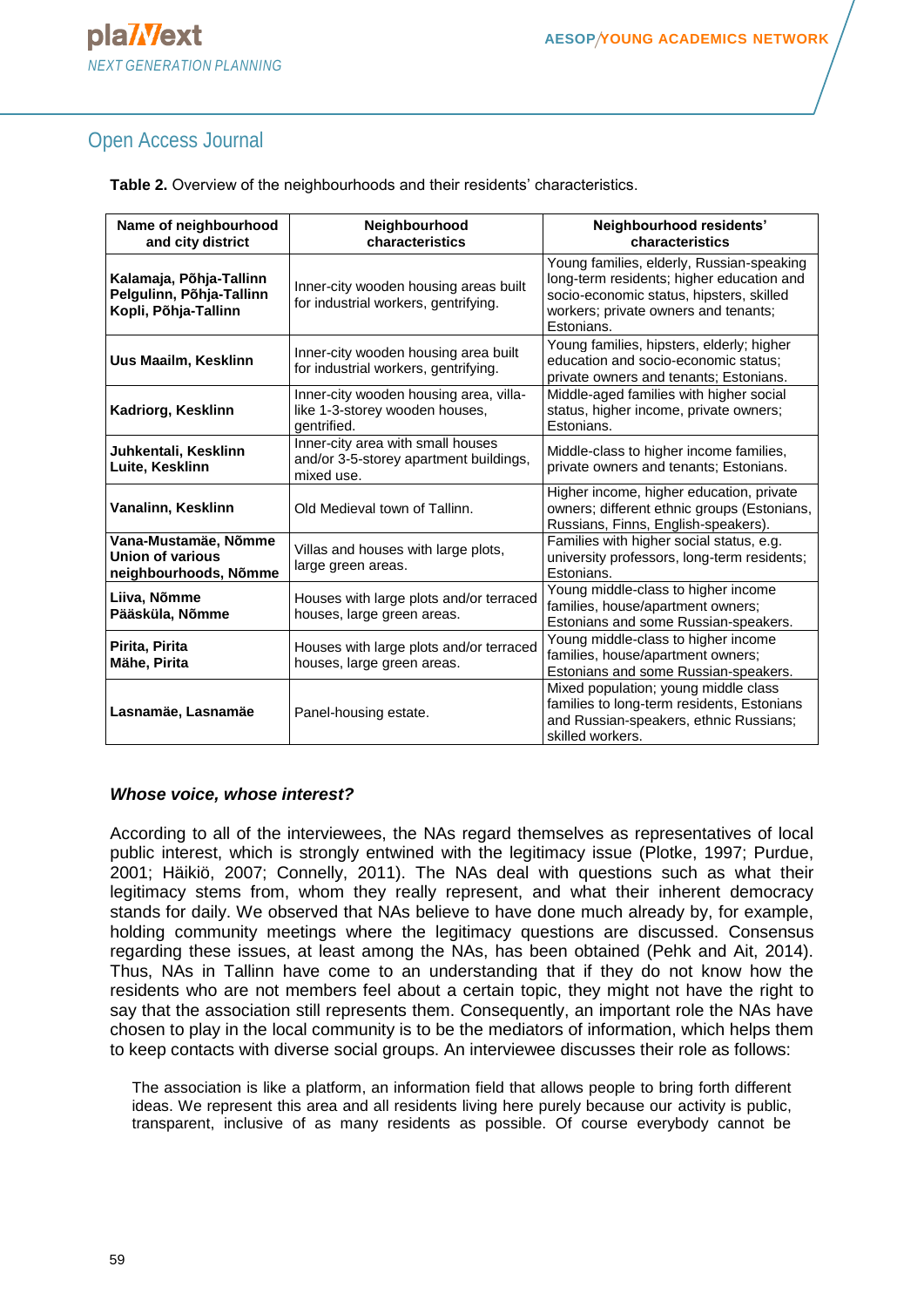

included, but if they see that we are doing something they do not agree with then they can say that as well (Uus Maailm). <sup>4</sup>

Overall, the voice that speaks through associations varies according to the neighbourhoods. When considering NAs separately, the force of homophily (McPherson et al, 2001; Weare et al, 2009) can be detected—in each NA certain groups prevail and the challenge to reach other groups with their activities always exists. Certain social groups—poorer and less educated—tend to be left out of the discussion (cf. Ansell and Gash, 2008) and in the case of Tallinn this is definitely an issue in inner-city gentrifying districts, where recently-arrived gentrifiers generally form the NAs. This biased representation causes neighborhoods to develop according to the visions of more active and affluent community members, as they have the capacity in terms of time and willingness to take action, suitable resources, and know-how to be included (Davoudi & Cowie, 2013). We claim that these reasons also explain why there is no apparent civil activism present in such a scope in the panel-housing estates in Tallinn.

On the other hand, when considering Tallinn as a whole, very diverse interests make their voices heard through neighbourhood activism. In some cases, geographically close communities combine their activities. For example, Pelgulinna NA activities are oriented toward the elderly and there are no clear geographical borders where NA's activities end. But regarding the issues related to neighbourhood spatial development they rely more on Telliskivi NA that actively engages with planning problems. Also, there is noticeable cooperation when organising social events such as annual neighbourhood festivities. We also discovered that interviewees see NAs as more legitimate and more influential (Häikiö, 2007) as opposed to taking action individually: 'writing as an individual did not get us anywhere, we needed a representative body. So you might say that a problem in the neighbourhood brought us together' (Liiva Village). Furthermore, they use their own individual professional experience and know-how to tackle a given issue (Häikiö, 2007), which is often influenced by more global values—using examples from western societies when arguing for their position—or seek cooperation from neighbouring NAs.

Due to the concentration of associations in certain types of neighbourhoods where the majority of the population is Estonian, the representation of Estonian and Russian voices through NAs is unbalanced. Therefore, it appears that in the dual ethnic city of Tallinn the NAs make heard primarily the voice of ethnic Estonians. This should be an alarm call for the city government as well—the neighbourhoods where community activism is limited tend to be more disadvantaged districts, lacking community resources. Lasnaidea, on the other hand, is the first neighbourhood initiative of its kind aiming to bring together residents with various ethnic backgrounds in the large minority-rich housing estate district of Lasnamäe (established as an NA in 2015). Based on the interview with the Lasnaidea representative, there are no known NAs in panel-housing estates or among Russian-speakers in general. An equivalent for NAs proposed by the interviewee might be apartment associations<sup>5</sup>, which in high-rise panel-housing estates could have hundreds of households. Still, it is noticeable that Russian-speakers, even though not inherently less active, have not yet formed associations similar to NAs present in the inner-city areas. Furthermore, it appears that Russian-speakers do not take part in urban governance and planning discussions as actively as ethnic Estonians, meaning the voices from the Russian-speaking community are insufficient.

l

<sup>4</sup> Interviews are referred to by means of the name of the NA

<sup>5</sup> An apartment association is a mandatory NGO comprised of all apartment owners in one building. Its main aim is to manage the common property of the building.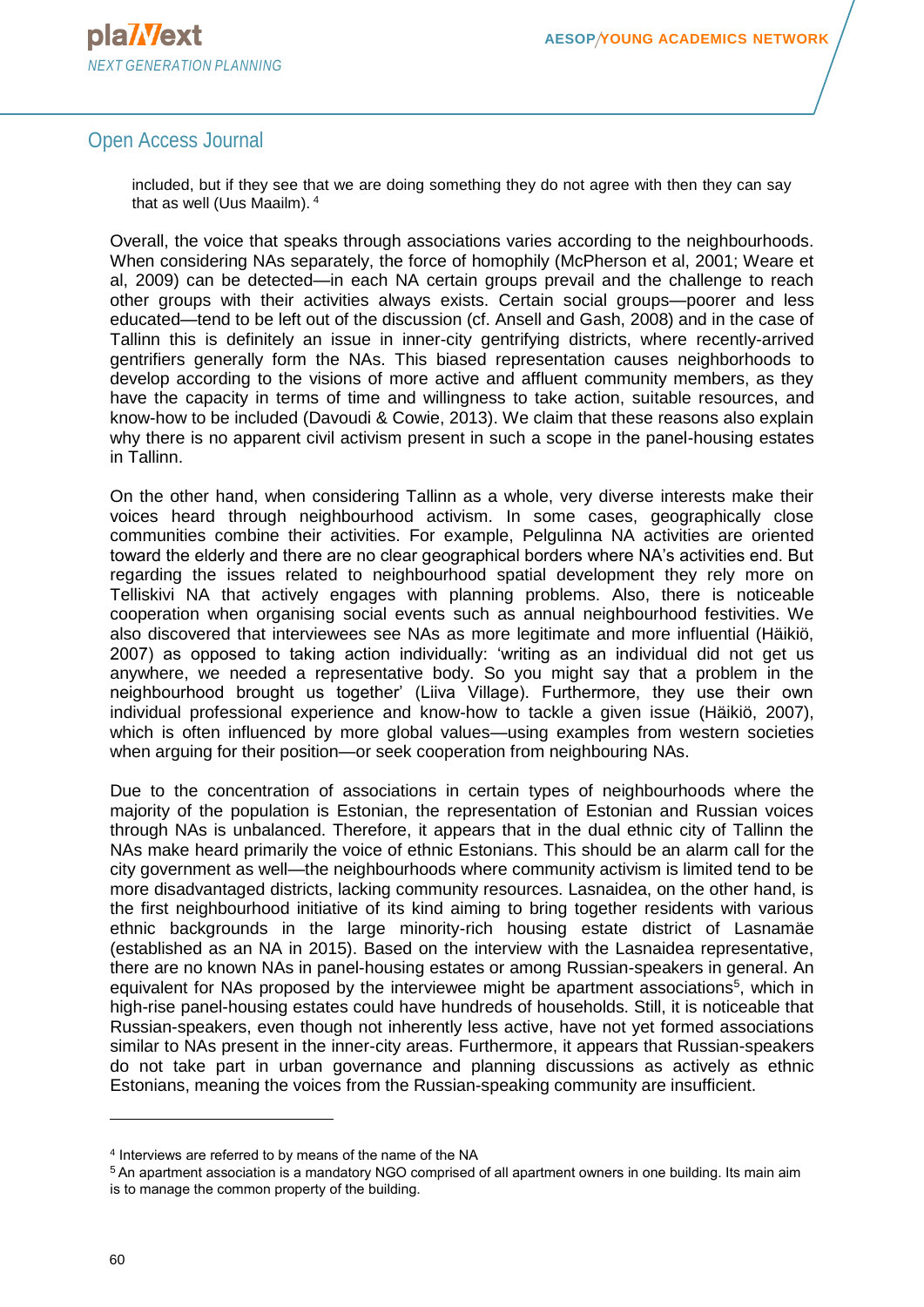#### *Connecting the disconnected*

The challenge of relating people and institutions highlighted by Gaventa (2004) became apparent from the interviews. Namely, the current institutional arrangement of the Tallinn city government is seen as highly complex and internally disconnected. The interviewees stressed that often the information regarding, for example, urban planning activities is not signalled out properly, informing is just the legally required minimum. Real-life situations, however, require adjustment to particular circumstances, and sometimes special efforts should be taken to ensure that people are truly informed. The interviewees also complained that the (right) information frequently gets lost or delayed when moving between different officials. An interviewee describes the situation colourfully:

The main problem of municipal offices is that the different domains and functions are so scattered that it seems different offices are like states within a state, they do not work with each other. […] They presume that the citizen goes from office to office with his problem and does the communication for them (Möldre Road).

Additionally, there is insufficient information available for effectively forming decisions, making decisions about what is important and requires addressing that much harder. The interviewees brought out the need to bring a more humane communication manner to the government. To build this relationship, work has to be done 'on both sides of the equation' (Gaventa, 2004, p. 26). When appropriate, the city government must explain the information it gives out in simpler and more understandable terms and the associations in turn should have adequate knowledge to ask the right questions.

In addition, it seems reasonable that as grassroots initiatives the NAs should communicate with the most appropriate level of government power. The district governments have a better overview of undergoing processes in the district, while NAs usually are more informed of the processes in parts thereof. Thus, it is important to facilitate competence of how to better engage civil associations in the district government's activities (Häikiö, 2012). If a united front comprised of local residents and the district government is created, the achieved consensus is believed to be more influential and better represented on the city level as well.

The interviewees stressed that, for NAs to be a significant partner for public bodies, a certain level of competence is essential (Innes and Booher, 2004, Häikiö, 2007; Ansell and Gash, 2008). However, the general experience of NAs regarding urban governance processes is that NAs are considered by public bodies to be annoying, a group whose opinion local government is forced to consider but whose involvement makes the process more complex and time consuming (Plotke, 1997). Thus, according to the interviewees, examples of good collaboration are a rare encounter resulting from generally insufficient informing efforts and only rare incentives from local government to involve NAs in governance processes. Interestingly, as pointed out by Ansell and Gash (2008), even though usually good previous experience encourages and bad past experience discourages collaboration, a conflict *per se* is not necessarily a barrier for collaboration. As the competence and trustworthiness of NAs grows through expertise as well as their self-education on germane matters, NAs consequently gain levels of legitimacy with local governments (Häikiö, 2007). Simultaneously, NAs acquire recognition as local experts or 'indicators'—the ones who provide local input. However, some sensitivity should remain on the government's part in the interest of including other civil associations that might have valuable in put in a less understandable form. By following more contextual approaches for recognition (Valentine, 2007; Fincher and Iveson, 2008), the government is more able to prevent a situation where only politically more 'suitable' associations are included in the discussion (Häikiö, 2012).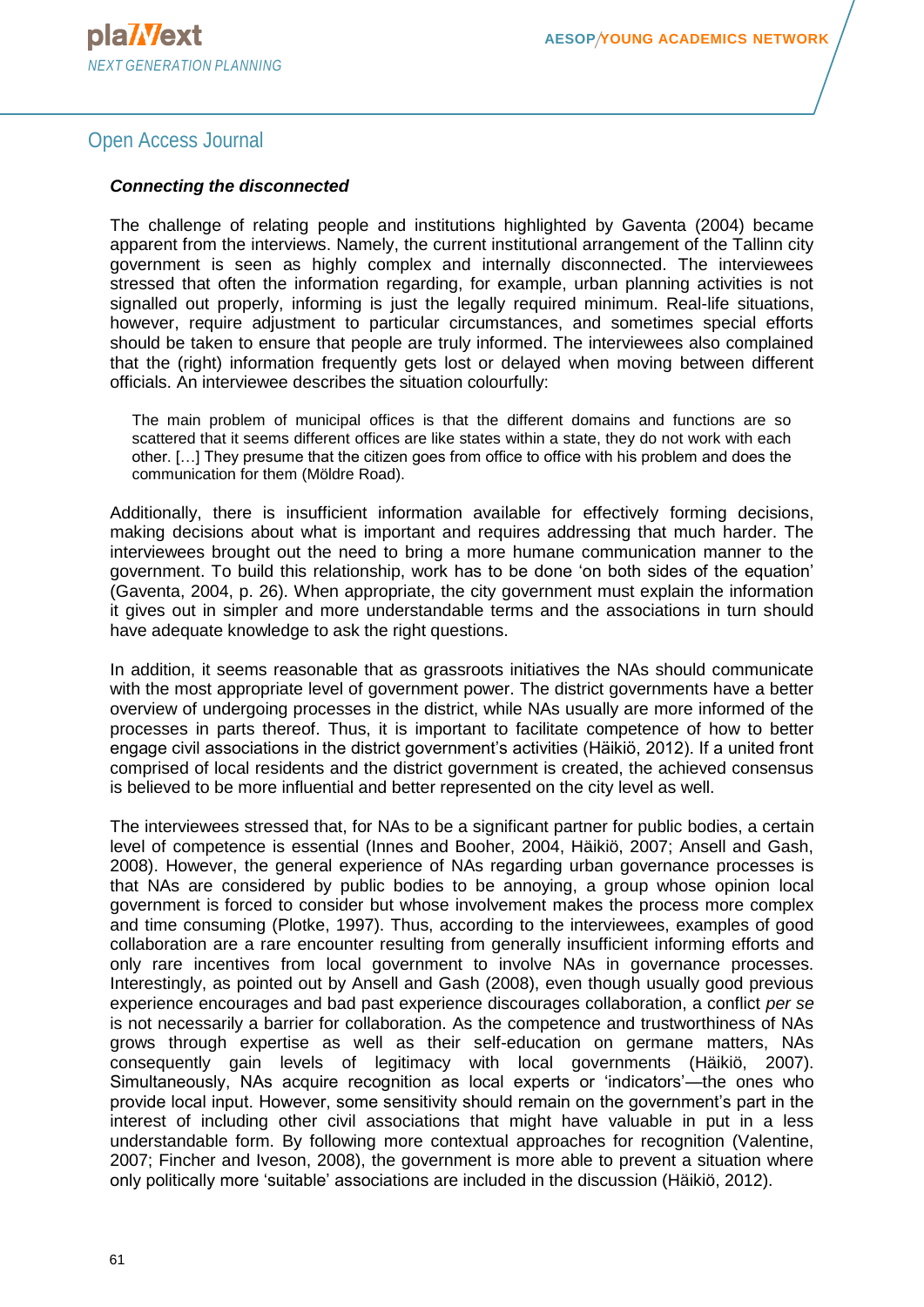#### *Local expertise in privatised society*

According to the interviewees, the task of the city government is to balance business and citizens' interests as well as voices from different neighbourhoods. The NAs understand that the city has knowledge and vision regarding the development of the whole city. However, the interviewees argue that this vision today seems to be 'full of holes' as Tallinn's comprehensive plan is outdated and districts' comprehensive plans also tend to be vague or incomplete. This poses the question of who benefits from such vagueness. An interviewee surmises a kind of indirect conspiracy in this unclear situation:

The worst problem is that the district's comprehensive plan is still not adopted. I have heard that even though the plan has not been officially approved, the Urban Planning Department has no other official document for reference, thus they act upon the [unapproved] comprehensive plan. [...] I do not understand why this [planning] process has been stopped (Möldre Road).

In general, the NAs perceive that developers win from the unclear spatial visions of the city government, as then the 'vision' can be adjusted according to the ad hoc site-planning projects. As the majority of land in Estonia is privately owned, all planning activity is induced by someone's private interests. Therefore, the NAs feel that strong general visions in urban planning are essential. They would prefer to be involved in the initial vision formation processes, rather than in a situation in which they must oppose potentially inconsistent visions of politically influential private owners. In a 'privatised city' like Tallinn, major urban investments derive from developers. Unfortunately, neither cities nor the state have sufficient resources for large urban renewal projects in Estonia. Thus, the city has the role to set the terms of reference for the detailed plan of every new site for investment. The NAs expect to be involved in urban development projects during initial phases. It is clear that although NAs regard the local government as legitimate deciders, the NAs would prefer to see stronger accountability in the city government's actions.

#### **Conclusions**

Considering that NAs have emerged within the last decade in Estonia as neighbourhood representatives participating in urban governance, we began our research with the following assumptions concerning their goals and activities. First, by bringing forth citizen interests as local neighbourhood experts, we presumed NAs help legitimise local decisions regarding neighbourhood development, thus helping to assert citizens' political citizenship. Second, as NAs aim to bring local decisions closer to the general public, NAs' activity also opens opportunities for citizens to partake in other urban governance processes pertaining to sociourban changes, that is to assert their social citizenship. This led us to our research questions: what can we learn from the experience of Tallinn for urban governance debates in general? What are the views of the NAs on their missions, and how do they engage representation and legitimacy?

In the first phase of our research we found that the NAs did not geographically cover the entire city, meaning that only some Tallinn city districts had the opportunity to gain from neighbourhood activism. This should make the local government more cautious when making urban development decisions that could amplify the already distinctive inequalities between neighbourhoods. As NAs are inherent to gentrifying inner-city and single-family housing areas, where the socio-economic status is higher or rapidly increasing due to selective inmigration and out-migration, the local government should more systematically promote civil activism in areas where it is more demanding for citizens to instigate themselves, for example, in panel-housing estates. Unbalanced representation also causes certain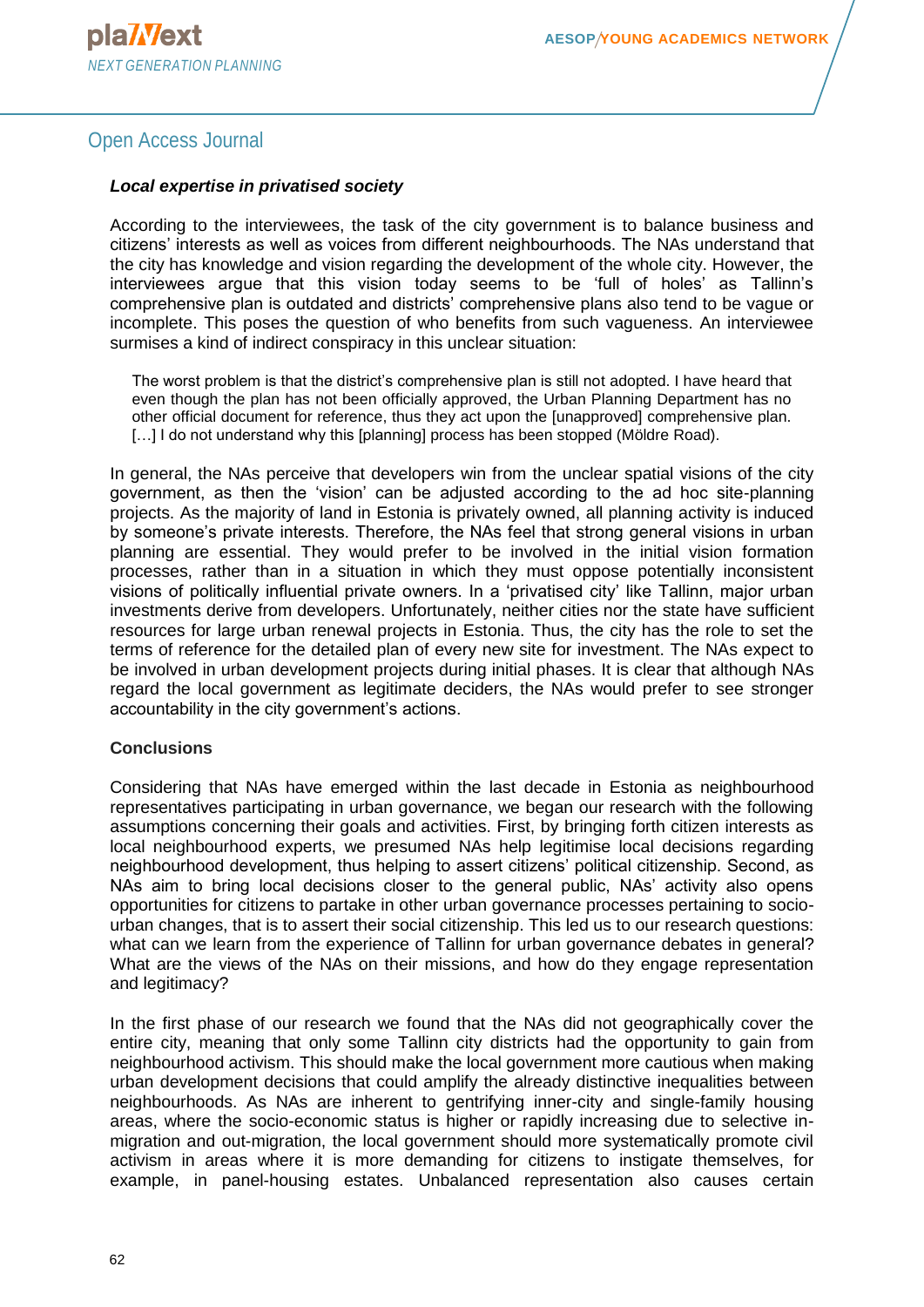neighbourhoods to develop according to the visions of more active and affluent community members, who have the capacity and know-how to be included (Davoudi and Cowie, 2013). The NA representatives stressed that the NAs have done much work in order to create competence, and to shape themselves to be equal partners in discussions. Although expertise is grounds for legitimacy (Häikiö, 2007) it should be noted that it might lead to favouritism (Rikmann et al, 2010; Häikiö, 2012). Therefore, it is important for the public sector to provide a flexible framework for different movements—provide support for already existing forms of civil activism as well as to ensure easy access to new ones (Fincher and Iveson, 2008). In such cases, we stress that the local government should address this more systematically in order to avoid a situation where weaker voices, who might have the moral capacity but not yet the competence, i.e. they are not legitimate or 'suitable' enough (Häikiö, 2012), are restricted from discussions. Therefore, public representatives must ensure equal opportunities for NAs and individual citizens alike to secure a balanced urban governance network and to be able to recognise possible new interests in the urban sociocultural landscape (García, 2006; Valetine, 2007; Fincher and Iveson, 2008; Davoudi and Cowie, 2013).

Based on the fieldwork results, we are able to differentiate three main roles that NAs carry in urban governance in post-socialist Tallinn. These are: *mediator, informant, and indicator*. As NAs aim to provide a platform for fostering various ideas and activities, they are places for social encounter (Fincher and Iveson, 2008). Ideas, questions, and problems are communicated to the members of the NA, neighbourhood residents, or other people who share the ideas of the association via (social) networks that the NAs have initiated and maintained. Thus, NAs have the capacity to mediate information between the members/residents and local government. In addition, with growing competence and knowhow in urban governance-related issues, as well as acquired local expertise, the NAs are able to bear the role of indicator. By indicating certain deficiencies or imperfections in the local urban development or social issues, the aim of these activists is not to shed light on maladministration practice in the public sector or to take someone's job (as their activism is sometimes interpreted), but to provide input in constructive discussion (Häikiö, 2012).

As a post-socialist capital with a relatively young and still rather weak civil society, Tallinn shows signs of a growing movement towards becoming a city where policy decisions are made in the mode of collaborative urban governance. We might say that the marketexperiment of full private land-ownership (Tammaru et al, 2015) has evolved into a *governance experiment*, as the growing number of interests (namely NAs that have emerged within the last decade) regarding issues pertaining to urban development can be considered as a direct reaction to the real estate boom and fast changes in urban space. These stakeholders have opened the opportunity for public representatives to adjust their practice of governing to be more comparable to Western democracies. They aim to find ways to enrich representative practices (Plotke, 1997; Davoudi and Cowie, 2013) rather than rigidly uphold the relics of Soviet era hierarchical policies—making decisions behind closed doors within a small circle of 'experts'—by excluding public interests presented by a growing number of civil associations.

It seems that the past decade has been a time of learning about how to efficiently root collaborative urban governance practices in Tallinn. As the legislative framework was introduced more than two decades ago, both the public and third sectors have gone through extensive changes. This in turn has created a need for new forms of collaboration, which cannot be introduced overnight. We can conclude that implementing fruitful collaborative governance practices in Tallinn is still in an experimental phase as we are witnessing a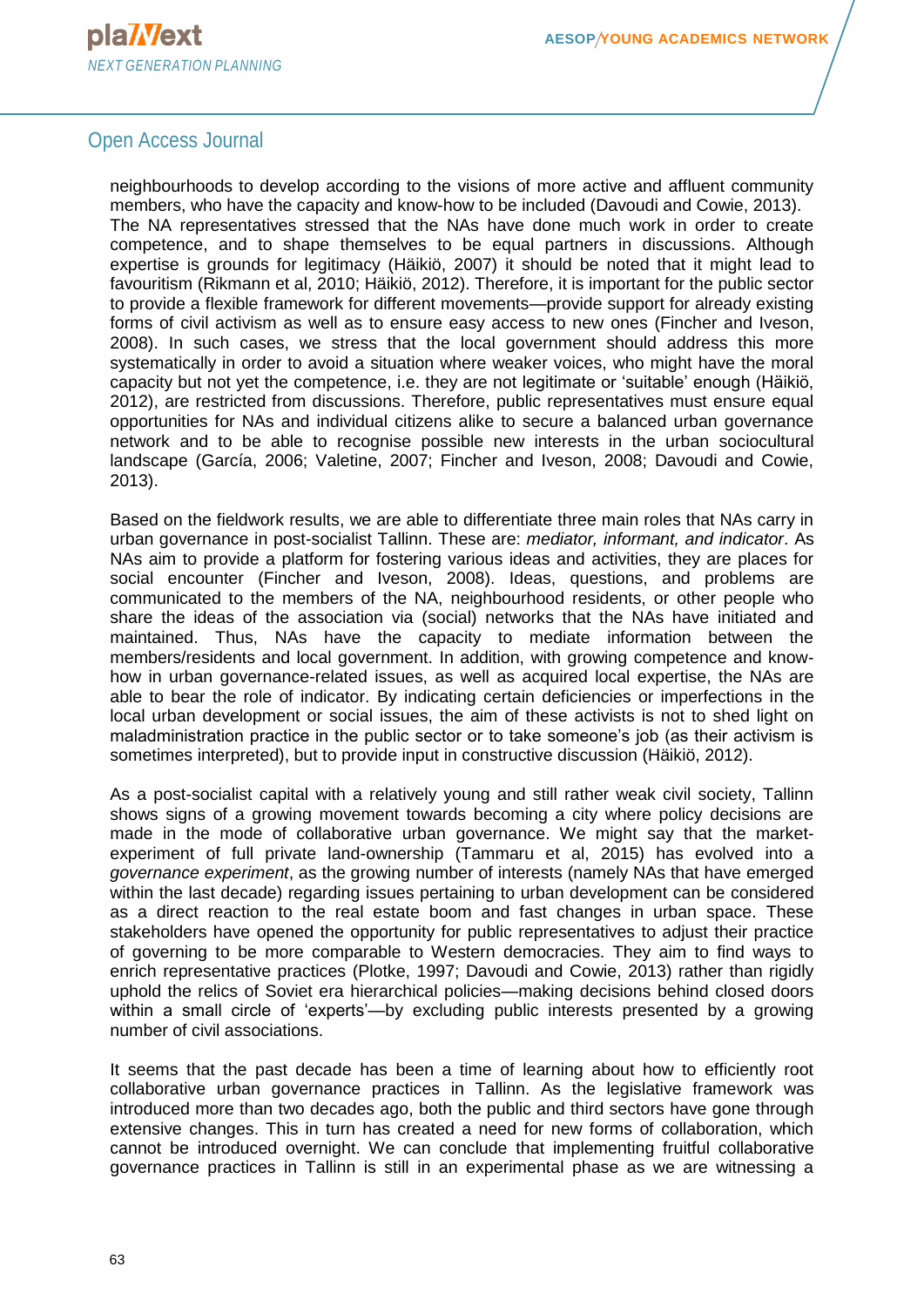generation shift in the public as well as in the third sector. Based on empirical evidence, we gather that all the necessary political characteristics of NAs—trustworthiness, accountability, legitimacy—are present or developing but the threats widely discussed in contemporary theoretical debates are noticeable also. To balance these extremes we need more experience in urban governance practices regarding how to learn better from the general public.

#### **Acknowledgements**

This work was supported by the EU 7th Framework Programme under Grant Agreement No. 319970 — DIVERCITIES (The views expressed in this publication are the sole responsibility of the authors and do not necessarily reflect the views of the European Commission.); Institutional Research Grant of the Ministry of Education and Science Estonia under Grant No. IUT2-17; and the Estonian Science Foundation under Grant No. 9247. We would like to thank Ingmar Pastak, Kadi Mägi and Tiit Tammaru for their constructive comments and helpful advice. Our greatest gratitude goes to all the interviewees without whom this research could never have come to be. We would also like to thank the editors and reviewers whose comments helped to advance this paper to its final version.

#### **References**

- Ansell, C. & Gash, A. (2008). Collaborative Governance in Theory and Practice. *Journal of Public Administration Research and Theory*. 18(4): 543-571.
- Connelly, S. (2011). Constructing Legitimacy in the New Community Governance. *Urban Studies*. 48(5): 929-946.
- Davoudi, S. & Cowie, P. (2013). Are English Neighbourhood Forums Democratically Legitimate? *Planning Theory and Practice*. 14(4): 562-566.
- Fainstein, S.S. (2000). New Directions in Planning Theory. *Urban Affairs Review*. 35(4): 451-478.
- Fincher, R. & Iveson, K. (2008). Planning and Diversity in the City. Hampshire: Palgrave Macmillan.
- García, M. (2006). Citizenship Practices and Urban Governance in European Cities. *Urban Studies*. 43(4): 745-765.
- Gaventa, J. (2004). Towards Participatory Governance: Assessing the Transformative Possibilities. In S. Hickey & G. Mohan (Eds.), Participation—From Tyranny to Transformation? Exploring New Approaches to Participation in Development (pp. 25-41). New York, NY: Zed Books.
- Häikiö, L. (2007). Expertise, Representation and the Common Good: Grounds for Legitimacy in the Urban Governance Network. *Urban Studies*. 44(11): 2147-2162.
- Häikiö, L. (2012). From Innovation to Convention: Legitimate Citizen Participation in Local Governance. *Local Government Studies*. 38(4): 415-435.
- Healey, P. (1997). Collaborative Planning: Shaping Places in Fragmented Societies. Vancouver: UBC Press.
- Healey, P. (2015) Civil Society Enterprise and Local Development. *Planning Theory and Practice* 16(1): 11-27.
- Hess, D.B. & Hiob, M. (2014). Preservation by Neglect in Soviet-Era Town Planning in Tartu, Estonia. *Journal of Planning History.* 13(1): 24-49.
- Holloway, S.R., Wright, R. & Ellis, M. (2012). The Racially Fragmented City? The Neighborhood Racial Segregation and Diversity Jointly Considered. *The Professional Geographer*. 64(1): 63-82.
- Hsieh, H.F. & Shannon, S.E., 2005. Three Approaches to Qualitative Content Analysis. *Qualitative Health Research*. 15(9): 1277-1288.
- Innes, J.E. & Booher, D.E. (2004). Reframing Public Participation: Strategies for the 21st Century. *Planning Theory and Practice*. 5(4): 419-436.
- Jun, K.N. & Musso, J. (2013). Participatory Governance and the Spatial Representation of Neighborhood Issues. *Urban Affairs Review*. 49(1): 71-110.
- Kährik, A., Temelová, J., Kadarik, K. & Kubeš, J. (2016). What Attracts People to Inner City Areas? The Cases of Two Post-Socialist Cities in Estonia and the Czech Republic. *Urban Studies*. 53(2): 355-372.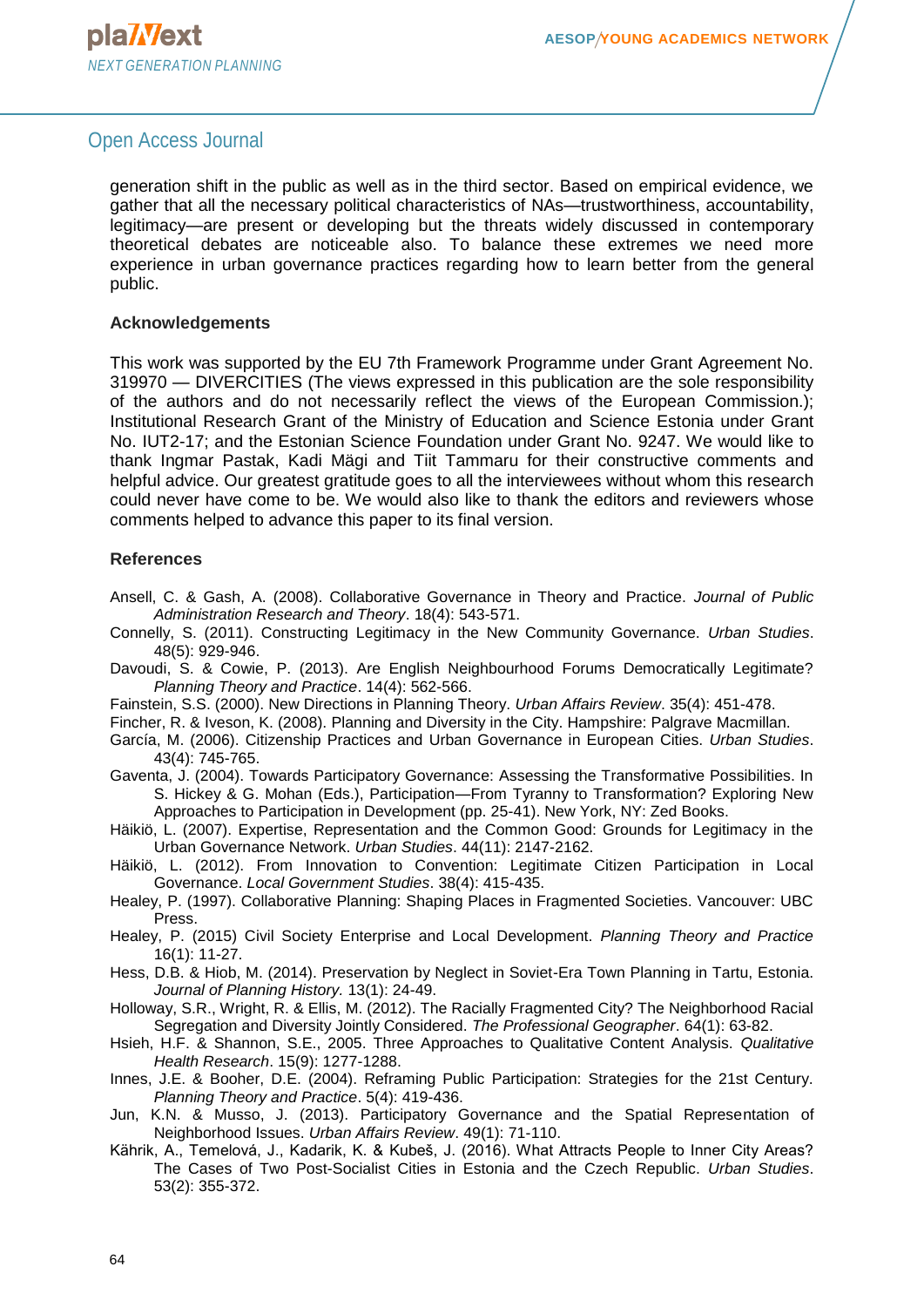- Kährik, A., Leetmaa, K. & Tammaru, T. (2012). Residential Decision-Making and Satisfaction among New Suburbanites in the Tallinn Urban Region, Estonia. *Cities*. 29(1): 49-58.
- Kährik, A. & Tammaru, T. (2010). Soviet Prefabricated Panel Housing Estates: Areas of Continued Social Mix or Decline? The Case of Tallinn. *Housing Studies.* 25(2): 201-219.
- Kamenik, K., Tammaru, T. & Toomet, O. (2015) Ethnic Segmentation in Leisure Time Activities in Estonia. *Leisure Studies.* 34(5): 566-587.
- Kazepov. Y. (2005). Cities of Europe: Changing Contexts, Local Arrangements, and the Challenge to Social Cohesion. In Y. Kazepov (Ed.), *Cities of Europe: Changing Contexts, Local Arrangements, and the Challenge to Social Cohesion* (pp. 3-42). Malden, MA: Blackwell.
- Kovacs, Z., Wiessner, R. & Zischner, R. (2013). Urban Renewal in the Inner City of Budapest: Gentrification from the Post-Socialist Perspective. *Urban Studies*. 50(1): 22-38.
- Leetmaa, K., Tammaru, T. & Anniste, K. (2009). From Priority-Led to Market-Led Suburbanisation in a Post-Communist Metropolis. *Tijdschrift voor economische en sociale geografie.* 100(4): 436- 453.
- Leetmaa, K., Tammaru, T. & Hess, D.B. (2015a). Preferences toward Neighbor Ethnicity and Affluence: Evidence from an Inherited Dual Ethnic Context in Post-Soviet Tartu, Estonia. *Annals of the Association of American Geographers.* 105(1): 162-182.
- Leetmaa, K., Tammaru, T., Holvandus, J., Pastak, I., Kamenik, K. & Kährik, A. (2015b). Governance Arrangements and Initiatives in Tallinn, Estonia. Tartu: University of Tartu. EU FP7 project DIVERCITIES, WP5 report. Retrieved 08 November 2016 from [www.urbandivercities.eu/wp](http://www.urbandivercities.eu/wp-content/uploads/2013/05/Estonia__WP5_FinalReport.pdf)[content/uploads/2013/05/Estonia\\_\\_WP5\\_FinalReport.pdf.](http://www.urbandivercities.eu/wp-content/uploads/2013/05/Estonia__WP5_FinalReport.pdf)
- Leping, K.O. & Toomet, O. (2008). Emerging Ethnic Wage Gap: Estonia during Political and Economic Transition. *Journal of Comparative Economics*. 36(4): 599-619.
- Liepa-Zemeša, M. & Hess, D.B. (2016). Effects of Public Perception on Urban Planning: Evolution of an Inclusive Planning System during Crises in Latvia. *Town Planning Review*. 87(1): 71-92.
- Lowndes, V. & Sullivan, H. (2008). How Low Can You Go? Rationales and Challenges for Neighbourhood Governance. *Public Administration*. 86(1): 53-74.
- Lux, M., Kährik, A. & Sunega, P. (2012). Housing Restitution and Privatisation: Both Catalysts and Obstacles to the Formation of Private Rental Housing in the Czech Republic and Estonia. *International Journal of Housing Policy*. 12(2): 137-158.
- Mägi, K., Leetmaa, K., Tammaru, T. & van Ham, M. (2015). Types of Spatial Mobility and the Ethnic Context of Destination Neighbourhoods in Estonia. *IZA Discussion Paper*. 9602. Retrieved 08 November 2016 from [http://ftp.iza.org/dp9602.pdf.](http://ftp.iza.org/dp9602.pdf)
- Marcińczak, S., Tammaru, T., Novák, J., Gentile. M., Kovács, Z., Temelová, J., Valatka, V., Kährik, A. & Szabó, B. (2015). Patterns of Socioeconomic Segregation in the Capital Cities of Fast-Track Reforming Postsocialist Countries, *Annals of the Association of American Geographers*. 105(1): 183-202.
- Martínez, M. (2011). The Citizen Participation of Urban Movements in Spatial Planning: A Comparison between Virgo and Porto. *International Journal of Urban and Regional Research*. 35(1): 147- 171.
- McPherson, M., Smith-Lovin, L. & Cook, J.M. (2001). Birds of a Feather: Homophily in Social Networks. *Annual Review of Sociology*. 27: 415-444.
- Pehk, T. & Ait, J. (2014). Tallinn Neighbourhood Associations as the Experts of Local Living. *Finnish Journal of Urban Studies*. 2(52) [online].
- Pill, M. & Bailey, N. (2012). Community Empowerment or a Strategy of Containment? Evaluating Neighbourhood Governance in the City of Westminster. *Local Government Studies*. 38(6): 731- 751.
- Plotke, D. (1997). Representation is Democracy. *Constellations*. 4: 19-34.
- Purdue, D., (2001). Neighbourhood Governance: Leadership, Trust and Social Capital. *Urban Studies*. 38(12): 2211-2224.
- Raagmaa, G. & Kroon, K. (2005). The Future of Collective Farms' Built Social Infrastructure: Choosing between Central Place and Network Theories. *Geografiska Annaler Series B-Human Geography*. 87: 205-224.
- Raagmaa, G. & Stead, D. (2014). Spatial Planning in the Baltic States: Impacts of European Policies. *European Planning Studies*. 22(4): 671-679.